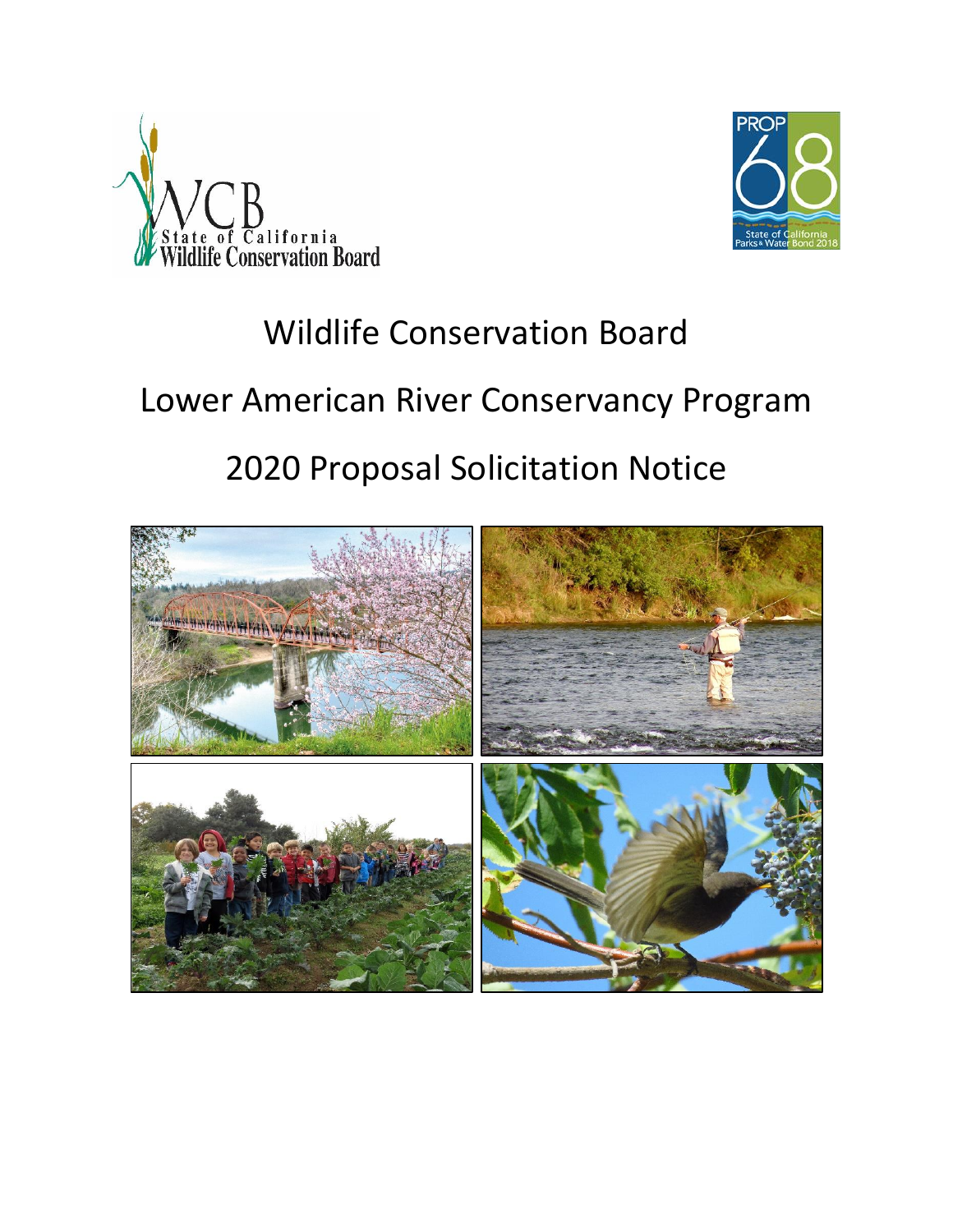

# Wildlife Conservation Board Lower American River Conservancy Program 2020 Proposal Solicitation Notice

The Wildlife Conservation Board (WCB) is seeking high quality grant proposals for the Lower American River Conservancy Program (Program) that result in enduring benefits to the Lower American River. The Program allows for the following project types:

• Land acquisitions, planning projects, and capital improvements that expand, restore, enhance, interpret, or protect the Parkway's natural, cultural, historic, recreational, and educational resources, consistent with the American River Parkway Plan.

This document provides general eligibility information as well as priorities, pertinent dates, scoring criteria, and important documents specific to this 2020 Proposal Solicitation Notice (PSN).

#### *Technical Guidance*

It is recommended that applicants use, at a minimum, the following technical guidance documents and sources before submitting a proposal[: WCB Lower American River Conservancy Program Guidelines](http://nrm.dfg.ca.gov/FileHandler.ashx?DocumentID=161052&inline)  [\(Guidelines\) \(PDF\),](http://nrm.dfg.ca.gov/FileHandler.ashx?DocumentID=161052&inline) [American River Parkway Plan,](https://regionalparks.saccounty.net/Parks/Pages/AmericanRiverParkway.aspx) [WCB Strategic Plan Update \(PDF\),](http://nrm.dfg.ca.gov/FileHandler.ashx?DocumentID=174180&inline) and th[e State](https://www.wildlife.ca.gov/SWAP)  [Wildlife Action Plan.](https://www.wildlife.ca.gov/SWAP)

# PROJECT REQUIREMENTS

Entities eligible to submit grant proposals in response to this PSN include local public agencies and nonprofit organizations. "Nonprofit organization" means a private, nonprofit organization, with nonprofit status acknowledged by the United States Internal Revenue Service, that qualifies under Section 501 (c)(3) of the Internal Revenue Code, as amended, and that has among its principal charitable purposes the preservation, restoration, or interpretation of the land for scientific, historic, educational, recreational, scenic, or open-space purposes, the protection of the natural environment or biological resources, or both, or the preservation of wildlife, or both. Projects must be located within or adjacent to the Lower American River Parkway (Parkway) which is between Hazel Avenue and the confluence of the American River with the Sacramento River. Projects proposed on adjacent lands shall contribute to the advancement of Parkway values.

Projects must be consistent with the 2008 American River Parkway Plan and must adhere to Program Guidelines[.](http://nrm.dfg.ca.gov/FileHandler.ashx?DocumentID=161052&inline)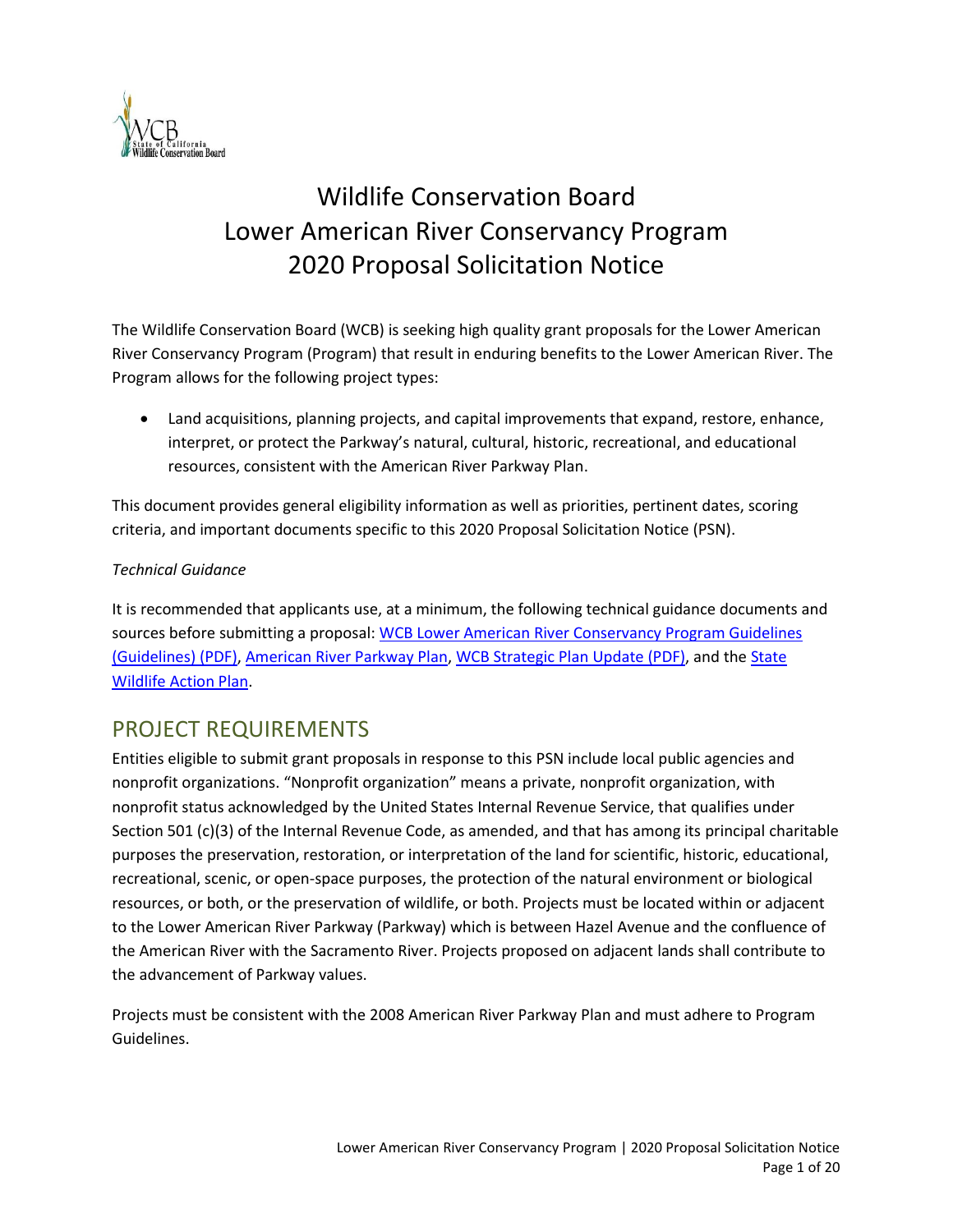# 2020 FUNDING

Up to \$2 million will be available through this PSN. Projects must be completed, and funds expended by March 15, 2024.

# 2020 PROGRAM PRIORITIES AND SOLICITATION FOCUS

Priority will be given to projects that focus on improving the quality of water that flows within and into the Parkway and the enhancement of interpretive and educational facilities related to the American River Parkway and its natural, cultural, and historic resources. Projects may include, but are not limited to:

- Design or implementation of stormwater capture and treatment projects
- Protection and enhancement of tributaries downstream of Nimbus Dam that flow into the Parkway
- Capital improvement that removes invasive species from high quality, intact habitat or a larger habitat restoration project
- Habitat restoration or revegetation in areas where habitat loss or degradation has occurred
- Accessibility improvements to existing interpretive and educational facilities
- Development and installation of interpretive kiosks
- Land acquisitions that protect significant fish and wildlife habitat or provide opportunities that will advance the natural resources of the Parkway

# PROJECT CATEGORIES

Eligible project categories include planning, implementation, and acquisition. Projects should not overlap into two categories. Each of these project categories is described below.

Mitigation projects and activities cannot be funded through the Program. Furthermore, long-term maintenance and management activities for past WCB grants cannot be funded.

## Planning

Planning grants are intended to support the development of projects that are likely to qualify for future implementation funding under the Program. Eligible activities and expenses for planning projects include, but are not limited to:

- Acquiring permits for a specific, future implementation project
- Analysis required to support completion of California Environmental Quality Act (CEQA) and National Environmental Policy Act (NEPA) reviews for a specific, future implementation project. Lead agencies need to be identified and demonstrate a willingness to complete adoption of CEQA/NEPA.
- Developing project designs or supplementing existing designs for a specific, future implementation project
- Performing necessary studies/surveys to support project design and/or environmental compliance related to a specific, future implementation project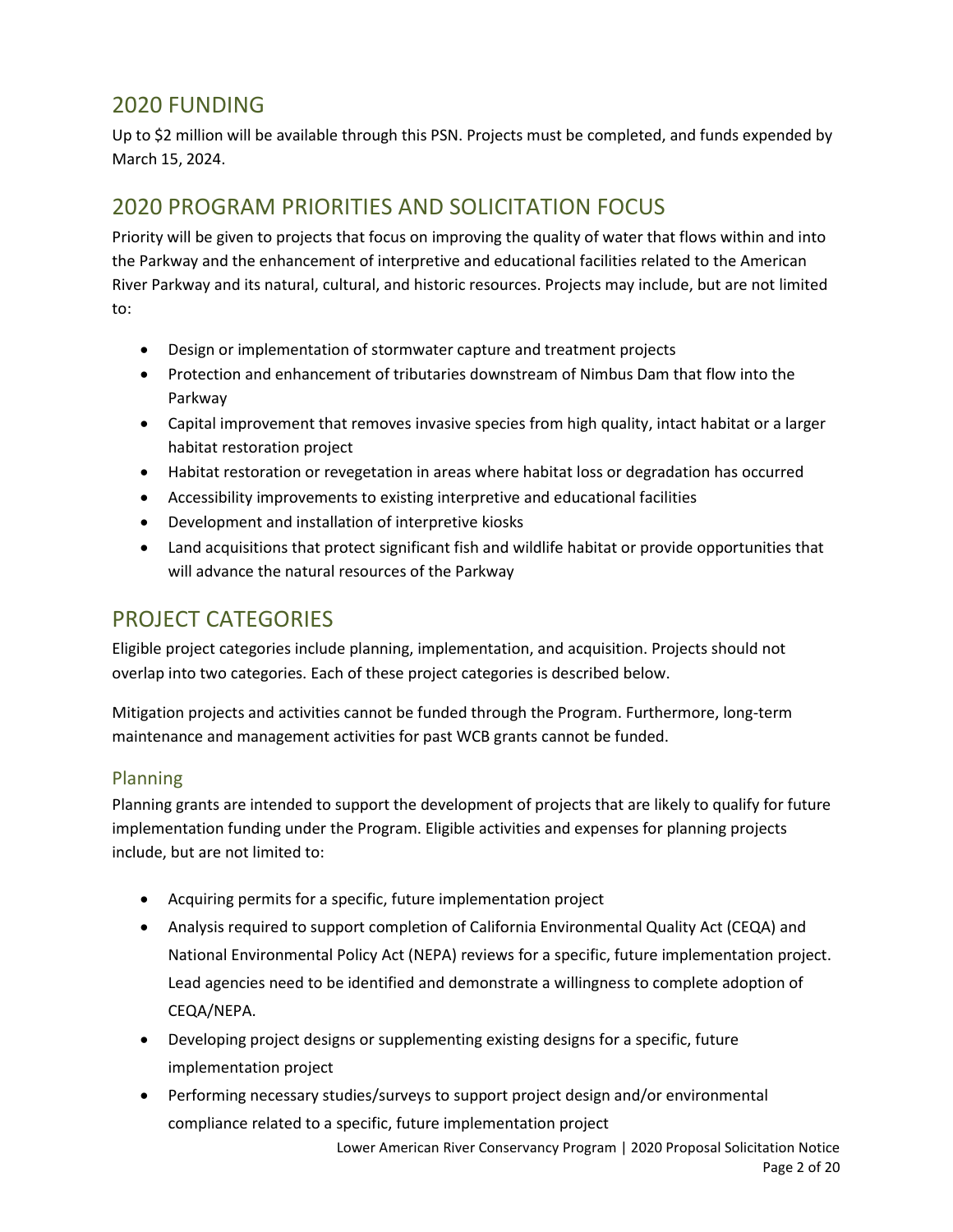### Implementation

Implementation grants may fund construction of restoration and enhancement projects and new or enhanced facilities that will provide a direct benefit to the Parkway and its natural, cultural, recreational or educational resources. They are intended to support high priority, "shovel ready" projects that have advanced to the stage where planning, land tenure, and design plans have been completed. Project phasing is allowed if construction is proposed in reasonable segments that are not interdependent. In other words, work completed in the first phase of construction must be whole and complete by the end of the grant term. Funding one phase of a multi-phased project does not guarantee/commit funding for other phases.

CEQA must be completed at least 15 days prior to Wildlife Conservation Board approval. For evaluation purposes, WCB will consider CEQA complete when the lead agency has certified a NOD or filed a NOE with the State Clearinghouse and the equivalent for NEPA applies.

Implementation proposals should have 65% design plans and all necessary studies completed prior to submitting an application.

Implementation projects may include permitting as a project activity. If permits are to be obtained for a proposed project, a complete description of the permits needed and a timeline for obtaining them must be included in the proposal. Eligible activities and expenses for Implementation projects include, but are not limited to:

- Preparation of bid packages and subcontractor documents (when subcontractors have not been identified at the time of grant award)
- Acquiring necessary permits
- Construction activities
- Habitat restoration and enhancement
- Pre- and post-project monitoring (within grant term)

## Acquisitions

Acquisition grants shall fund purchases of land or conservation easements that provide a direct benefit to the values of the American River Parkway and that support the goals of the Program. Acquisitions must be from willing sellers and at a price that does not exceed fair market value, as set forth in an appraisal prepared by a licensed real estate appraiser and approved by the Department of General Services (DGS). A completed appraisal, approved by DGS Real Property Services Section, is not required at the time of application submission; however, if grant is awarded, the appraisal must be submitted to WCB and approved by DGS prior to execution of a grant agreement.

WCB will not hold title to land. A separate, eligible entity in accordance with Public Resources Code §5845.5(e) must be identified at the time of proposal submission.

If a signed purchase or option agreement is unavailable at the time of application submission, a Willing Seller Letter is required from each landowner indicating a willingness to participate in the proposed real estate transaction. The letter should clearly and specifically identify the relevant property and state, "If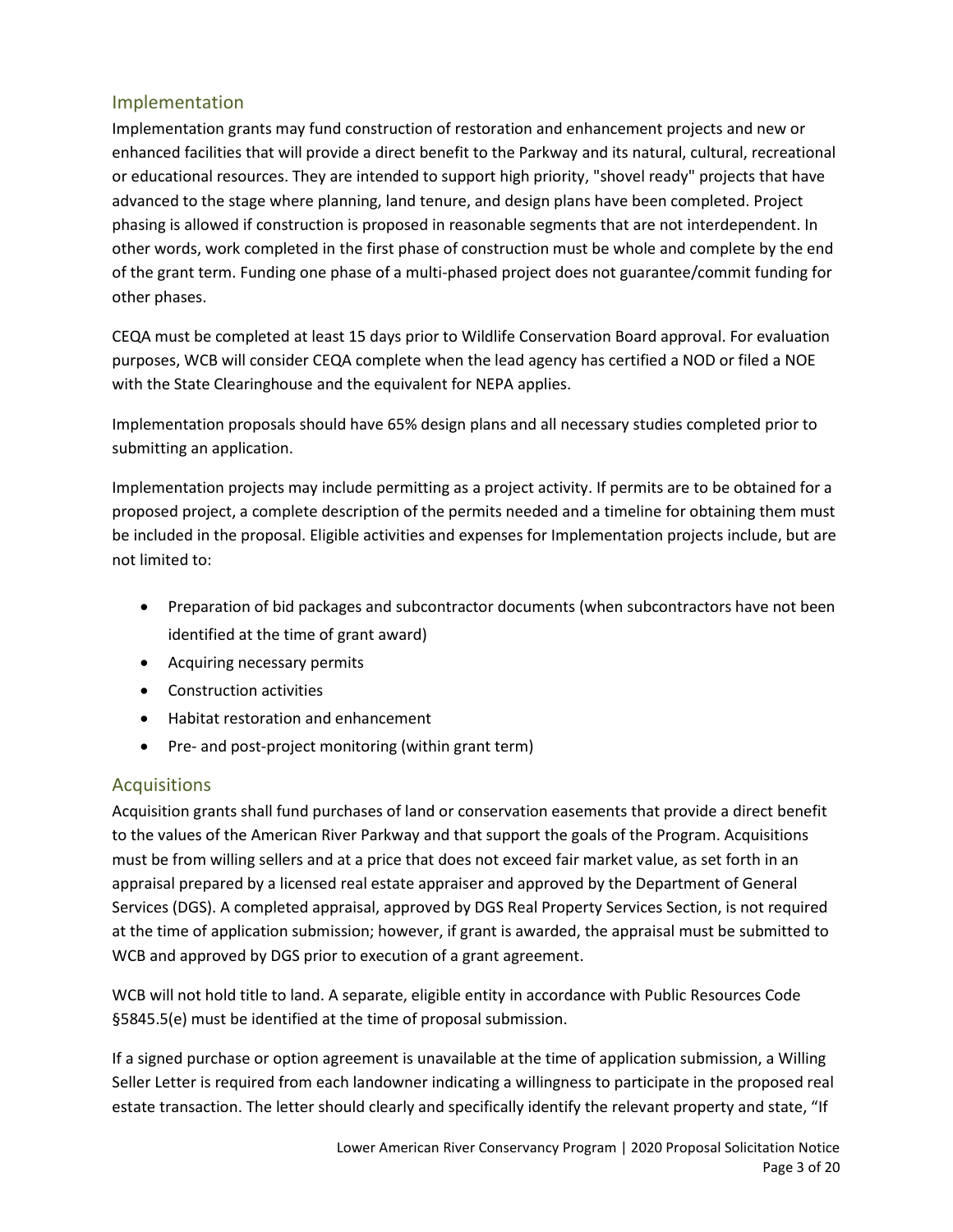grant funds are awarded, the seller(s) is willing to enter into negotiations with [name of applicant] for sale of the property at a purchase price not to exceed fair market value." Applicants must disclose any known or suspected hazardous material release, threatened release or other environmental condition associated with the property.

All grant awards for acquisition of an interest in real property are contingent on a WCB determination that the risk posed to the conservation values of that property by mineral exploration, development, and related consequences is acceptable. Prior to execution of a grant agreement for acquisition of an interest in real property, the WCB will assess the risk that future mining activities could occur on the property. As part of the WCB's risk assessment, the WCB may require the surface estate landowner or project proponent to provide the WCB and any third parties with an interest in the minerals with a mineral assessment report. Costs associated with preparation of the mineral assessment report and related activities are not eligible for reimbursement. Successful applicants should consult with the WCB for specific requirements prior to initiating work on a mineral assessment report. Based on its risk assessment, the WCB will determine whether the risk of mining and the related consequences for intended conservation purposes is acceptable. If the WCB determines that the risk is not acceptable, and the risk cannot be reduced to an acceptable level within a reasonable amount of time, then WCB will rescind the grant award.

Additional attachments required include:

- Signed purchase or option agreement, or willing seller letter
- Legal description of the property
- Minimum of six color photographs illustrating the property and its conservation values or benefits to the American River Parkway
- USGS 7.5-minute topographic map, or comparable depicting the location of the property
- Current Preliminary Title Report
- Title report for water rights, if available
- Maintenance and Management Plan (or the equivalent)

Proposals for acquisition projects must be stand-alone. They cannot be combined with another project category.

Eligible expenses for acquisition projects include the purchase price for acquisition of fee title or perpetual conservation easements that do not exceed fair market value.

Ineligible expenses include:

- Appraisals
- Title escrow and closing costs
- Environmental Site Assessments
- Mineral Rights Assessments
- Other fees and costs to accomplish the transaction and the conveyance and acquisition of the property

Applicants submitting proposals for acquisitions must provide a baseline report of existing conditions prior to close of escrow and current within six months of date of closing. Newly acquired Parkway lands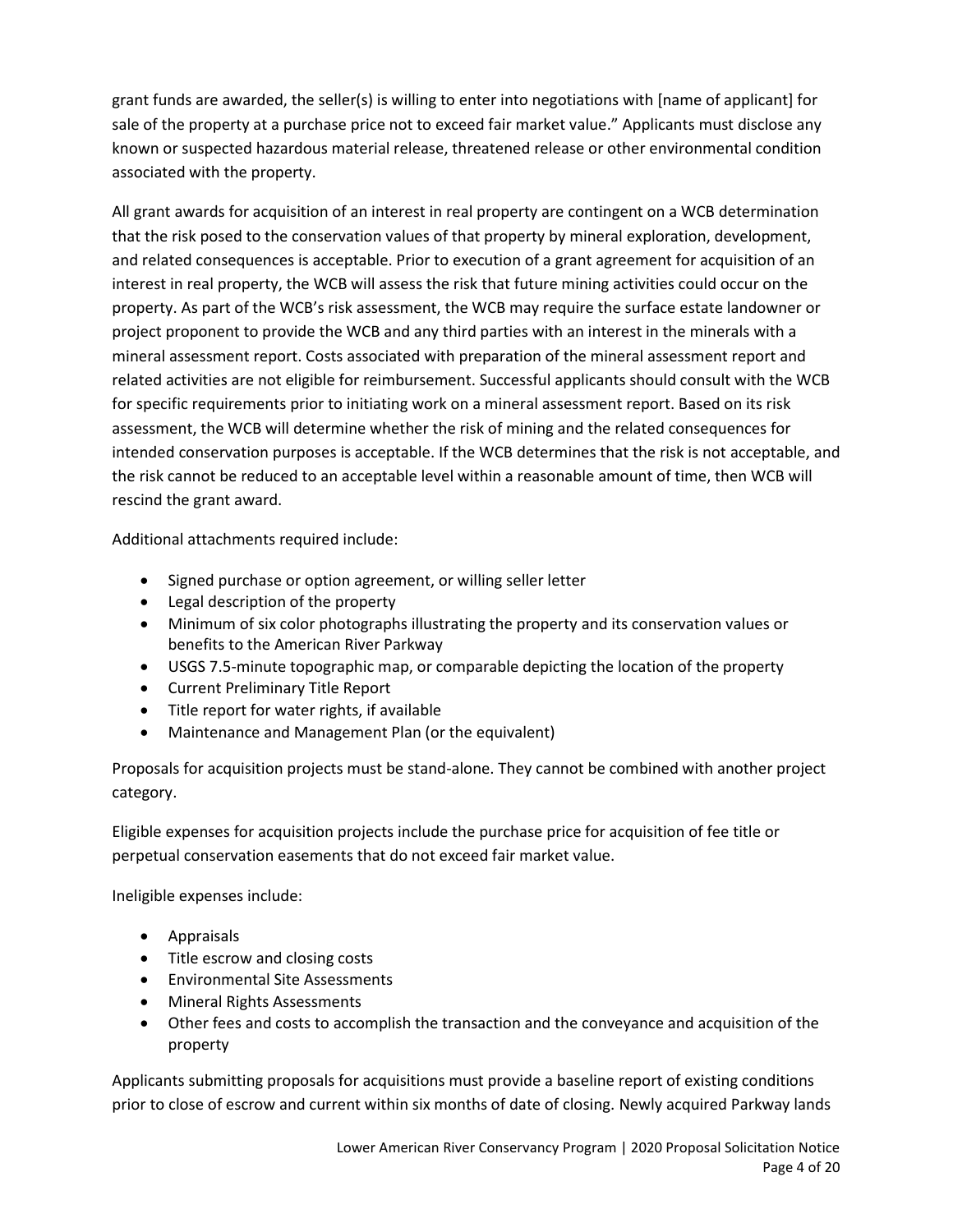shall be managed in a manner consistent with the American River Parkway Plan. A long-term management plan summary must be submitted with the application as required for Question 10 of the 2020 Full Application Form.

# Community Access

Up to 5% of the total grant amount from WCB can be used towards community access projects and programming. "Community access" means engagement programs, technical assistance, or facilities that maximize safe and equitable physical admittance, especially for low-income communities, to natural or cultural resources, community education, or recreational amenities.

Community access projects and programming improve park, open space, cultural resources, and other facilities by enhancing the appeal, appreciation, enjoyment, and general use of properties and facilities to increase stewardship, mission fulfillment, relevancy, and to ensure that properties and facilities are meeting the long-term needs of California.

Funds must be used for capital assets with a useful life of at least ten years.

Community access projects may include, but are not limited to, the following:

- A. Transportation
- B. Physical activity programming
- C. Resource interpretation
- D. Multilingual translation
- E. Natural science
- F. Education
- G. Communication related to water, parks, climate, coastal protection, and other outdoor pursuits

Examples of community access projects include:

- Physical activity amenities Facilities that encourage physical activity in the outdoors, including outdoor workout/training stations and tiled steps that showcase historical land use.
- Education Expansion or upgrades to facilities or amenities that support low-income students STEM education in the outdoors to develop critical thinking skills and to inspire natural resource stewardship, (e.g., construction of a biodome exhibit).
- Resource interpretation Upgrades to museum exhibits that enhance awareness and appreciation of the local watershed community of native plants and wildlife, as well as the cultural history of the region including indigenous people.

# TIMELINES

Table 1 identifies the schedule and associated milestone activities for the 2020 PSN.

WCB will post frequently asked questions (FAQ) to the [Program](https://wcb.ca.gov/Programs/Lower-American-River) web page during the proposal consultation period. The FAQ document will be updated at the close of each business day during the consultation period and will remain on the web page for future reference.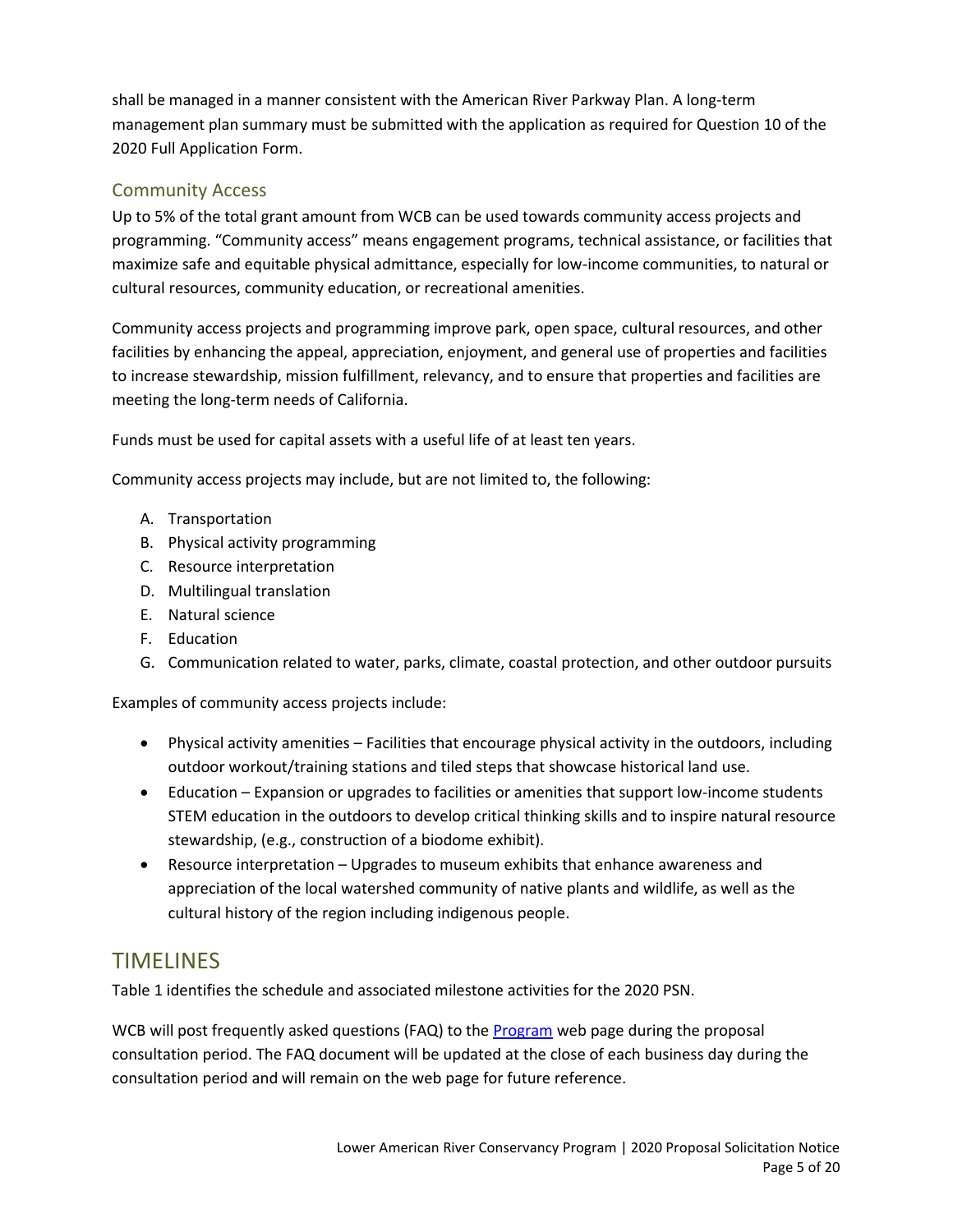To be considered for funding, all applicants must submit a Full Application Form and all application components by 5:00 p.m. Pacific Standard Time on or before **July 31, 2020**. Applications will be uploaded to a secure FTP site that is hosted through the Department of Fish and Wildlife. Instructions for application submittal are provided in the Full Application Form.

WCB holds a minimum of four meetings annually (typically February, May, August, and November) where the board may consider awarding funds for proposed projects. The February 2021 board meeting is likely the first opportunity where WCB may award funds under this PSN. WCB staff anticipate that May 2021 will be the last board meeting where WCB will consider awarding funds under this 2020 PSN.

| Schedule                               | Milestone/ Activity                               |
|----------------------------------------|---------------------------------------------------|
| March 9 - May 31, 2020                 | Proposal consultation period                      |
| June 1, 2020                           | PSN released                                      |
| July 31, 2020                          | Complete applications due to WCB                  |
| August $3 - 7$ , 2020                  | Admin review and technical review panel selection |
| August 10 - September 4, 2020          | <b>Technical review</b>                           |
| TBD: November 2020                     | LARC Program Advisory Committee meeting:          |
|                                        | prioritize and recommend proposals for funding    |
| TBD: January 2021                      | Sacramento County review of recommended           |
|                                        | proposals for consistency with the American River |
|                                        | Parkway Plan                                      |
| TBD: February - May 2021 Board Meeting | Wildlife Conservation Board Meeting: review and   |
|                                        | approve proposed projects for funding             |
| December 2020 - June 2021              | WCB develops and executes grant agreements        |
|                                        | with successful applicants                        |

Table 1: 2020 PSN Timeline

# EVALUATION CRITERIA AND SCORING

The Program Guidelines include the general proposal evaluation process. The specific scoring criteria and evaluation for the 2020 Solicitation is provided below.

## Administrative Review

An administrative review of applications will determine if the proposal is complete and meets all the requirements for technical review. This review will use a yes/no scoring method on the criteria presented in Table 2. Proposals that do not meet one or more of the Table 2 criteria will be considered incomplete and may not be considered for funding under this PSN.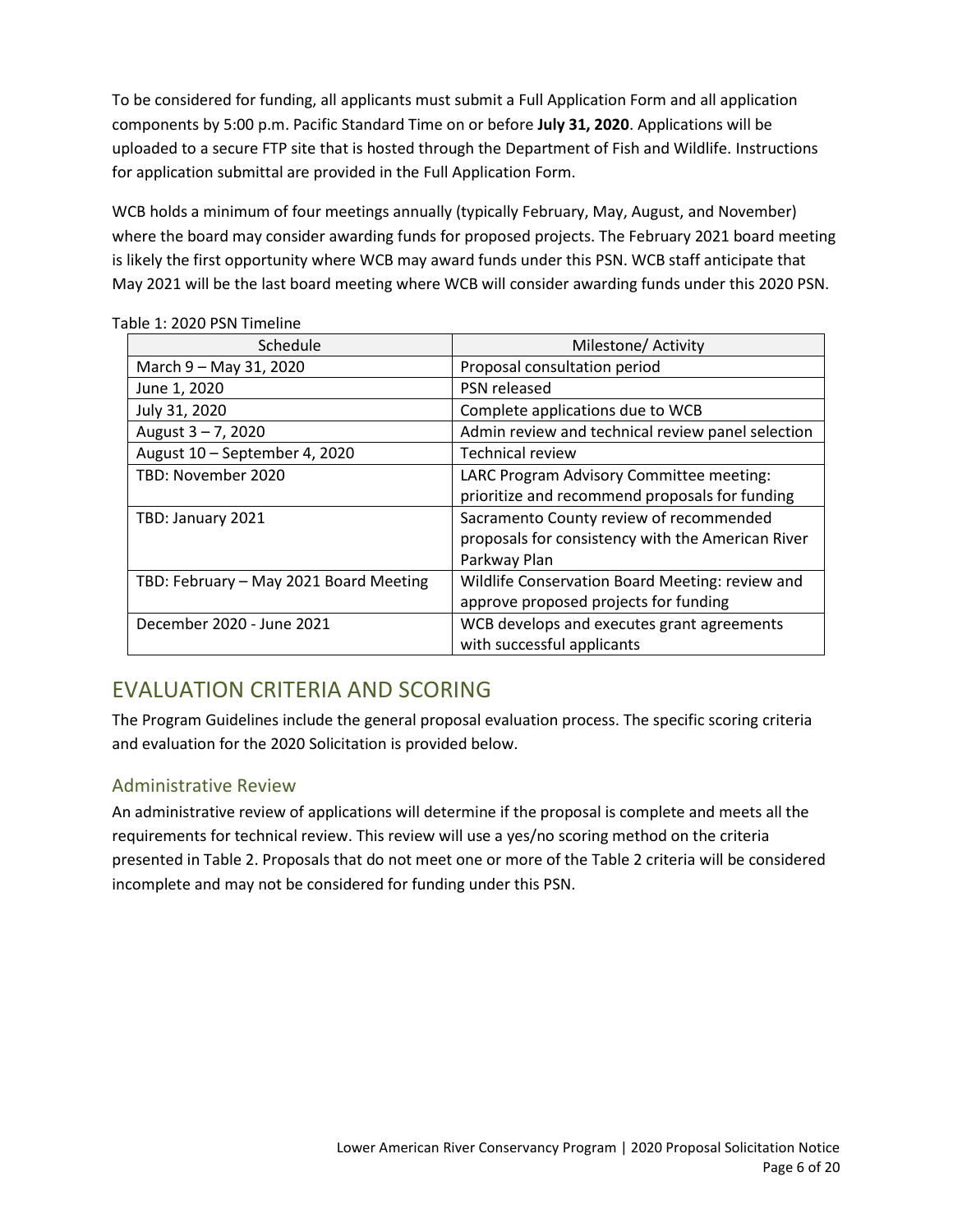#### Table 2: Administrative Review Evaluation Criteria

| Administrative Criteria                                                                     |
|---------------------------------------------------------------------------------------------|
| Complete application was received by the deadline.                                          |
| Applicant is an eligible entity.                                                            |
| Proposal represents an eligible project type.                                               |
| Landowner signed Full Application Form, if different than applicant.                        |
| All application components have been completed in the required formats.                     |
| Every question has been answered.                                                           |
| 20% match provided for projects that do not benefit a severely disadvantaged community      |
| For acquisition and implementation categories: CEQA documents are current and complete      |
| or will be complete before WCB brings the project to the voting members of the Board for    |
| approval. Projects that are recommended for funding but fail to have CEQA complete will not |
| move forward to the Board until CEQA has been completed.                                    |
| Applicant has demonstrated their ability and willingness to maintain and operate the        |
| proposed improvements over the management term of 25 years.                                 |

#### Technical Review

Applications that pass the administrative review will be evaluated and scored by technical reviewers, which will include, in part, at least two Committee members and the WCB program manager, in accordance with the scoring criteria documented in Table 3.

Each criterion will be scored by technical reviewers and assigned a point value between zero and five based on the extent to which the proposal addresses the criterion. Technical reviewers are asked to make narrative comments that support their scores.

Each score will then be multiplied by the applicable weighting factor to calculate the criterion score. A total score for the proposal will be generated by averaging the scores from each of the reviewers. Where standard scoring is applied, points will be assigned as follows:

- A score of 5 points will be awarded where the criterion is fully met and supported by thorough and well-presented documentation and logical rationale.
- A score of 4 points will be awarded where the criterion is fully met but is supported by less thorough documentation or less sufficient rationale.
- A score of 3 points will be awarded where the criterion is less than fully met and is supported by less thorough documentation or less sufficient rationale.
- A score of 2 points will be awarded where the criterion is marginally addressed, or the documentation or rationale is incomplete or insufficient.
- A score of 1 point will be awarded where the criterion is minimally addressed, or no documentation or rationale is presented.
- A score of 0 will be awarded where the criterion is not addressed.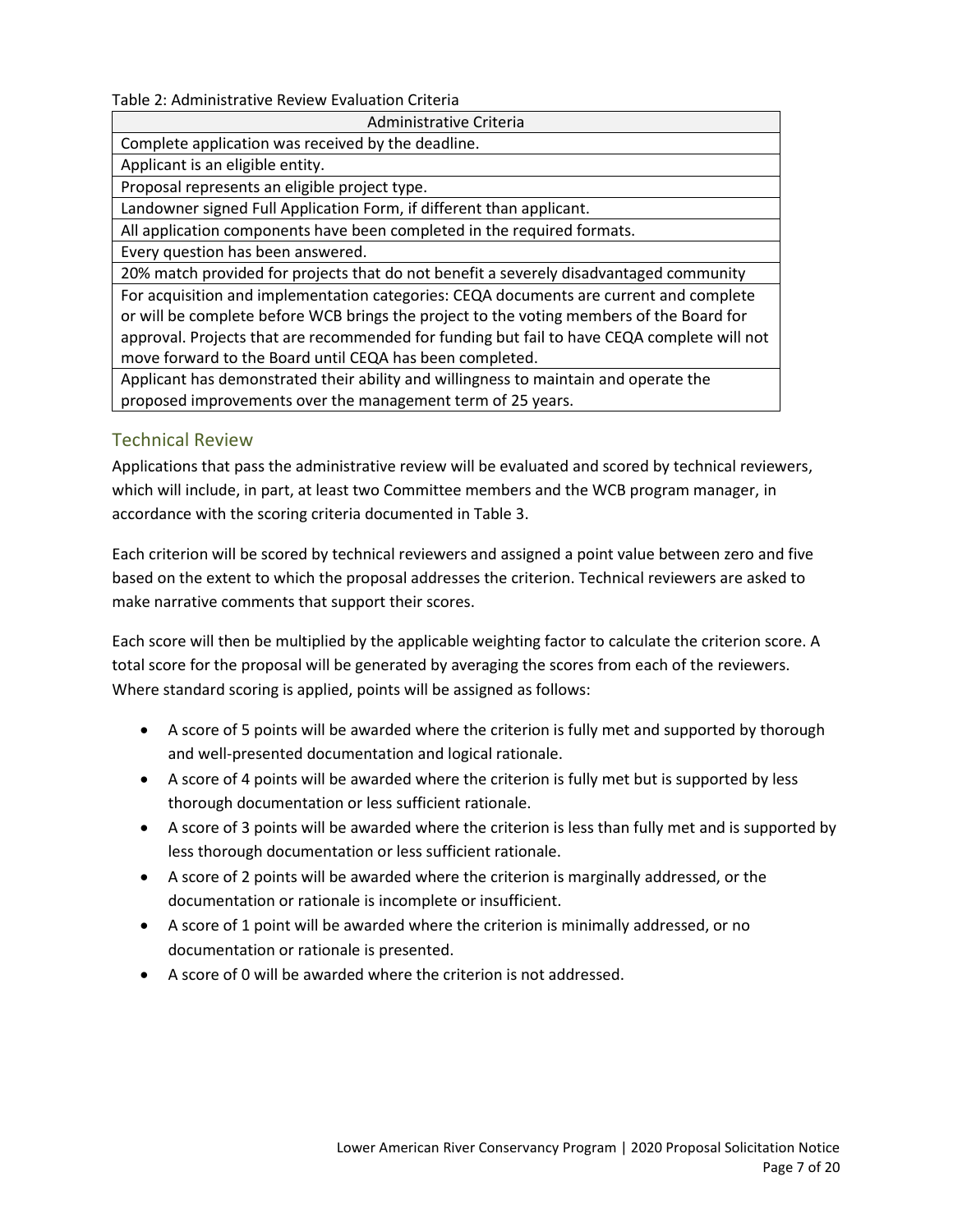Table 3: Technical Review Evaluation Criteria

| Category                        | Criteria                                                                                              | Weight         | Max.   | Max.  |
|---------------------------------|-------------------------------------------------------------------------------------------------------|----------------|--------|-------|
|                                 |                                                                                                       | Factor         | Points | Score |
| 2020 Solicitation<br>Priorities | Extent to which the project advances at least one<br>of the priorities stated in the PSN or a program |                |        |       |
|                                 | goal. Proposals must demonstrate how the                                                              |                |        |       |
|                                 | project will advance the values of the Parkway.                                                       | $\overline{4}$ | 5      | 20    |
|                                 | Maximum points will be reachable to those                                                             |                |        |       |
|                                 | projects that focus on improving the quality of                                                       |                |        |       |
|                                 | water that flows into and within the Parkway and                                                      |                |        |       |
|                                 | enhancing interpretive and educational facilities.                                                    |                |        |       |
| Purpose and                     | Extent to which a proposal includes a detailed                                                        |                |        |       |
| Background                      | project description of the project purpose and                                                        |                |        |       |
|                                 | background, including sufficient rationale to                                                         | $\overline{2}$ | 5      | 10    |
|                                 | justify the project need, contains appropriate                                                        |                |        |       |
|                                 | underlying scientific basis for the proposed work,                                                    |                |        |       |
| Conservation                    | and clearly articulates the goals and objectives.<br>Extent to which the proposal includes design     |                |        |       |
| Efficiencies                    |                                                                                                       |                |        |       |
|                                 | features that were purposefully included to<br>reduce the effects of climate change, address          | 0.5            | 5      | 2.5   |
|                                 | water efficiencies, or capture stormwater for                                                         |                |        |       |
|                                 | infiltration or reuse.                                                                                |                |        |       |
| Project                         | Extent to which the proposal demonstrates the                                                         |                |        |       |
| Readiness                       | applicant understands the legalities and time                                                         |                |        |       |
|                                 | constraints of their project activities and has                                                       | $\mathbf{1}$   | 5      | 5     |
|                                 | taken the appropriate measures for timely project                                                     |                |        |       |
|                                 | implementation.                                                                                       |                |        |       |
| Scope, Schedule,                | Extent to which the proposal demonstrates a                                                           |                |        |       |
| <b>Budget</b>                   | logical sequence and timing of project tasks that                                                     |                |        |       |
|                                 | align with the project description and includes                                                       |                |        |       |
|                                 | reasonable milestones and appropriate                                                                 | 0.5            | 5      | 2.5   |
|                                 | deliverables that are achievable by the project                                                       |                |        |       |
|                                 | closing deadline of March 15, 2024.                                                                   |                |        |       |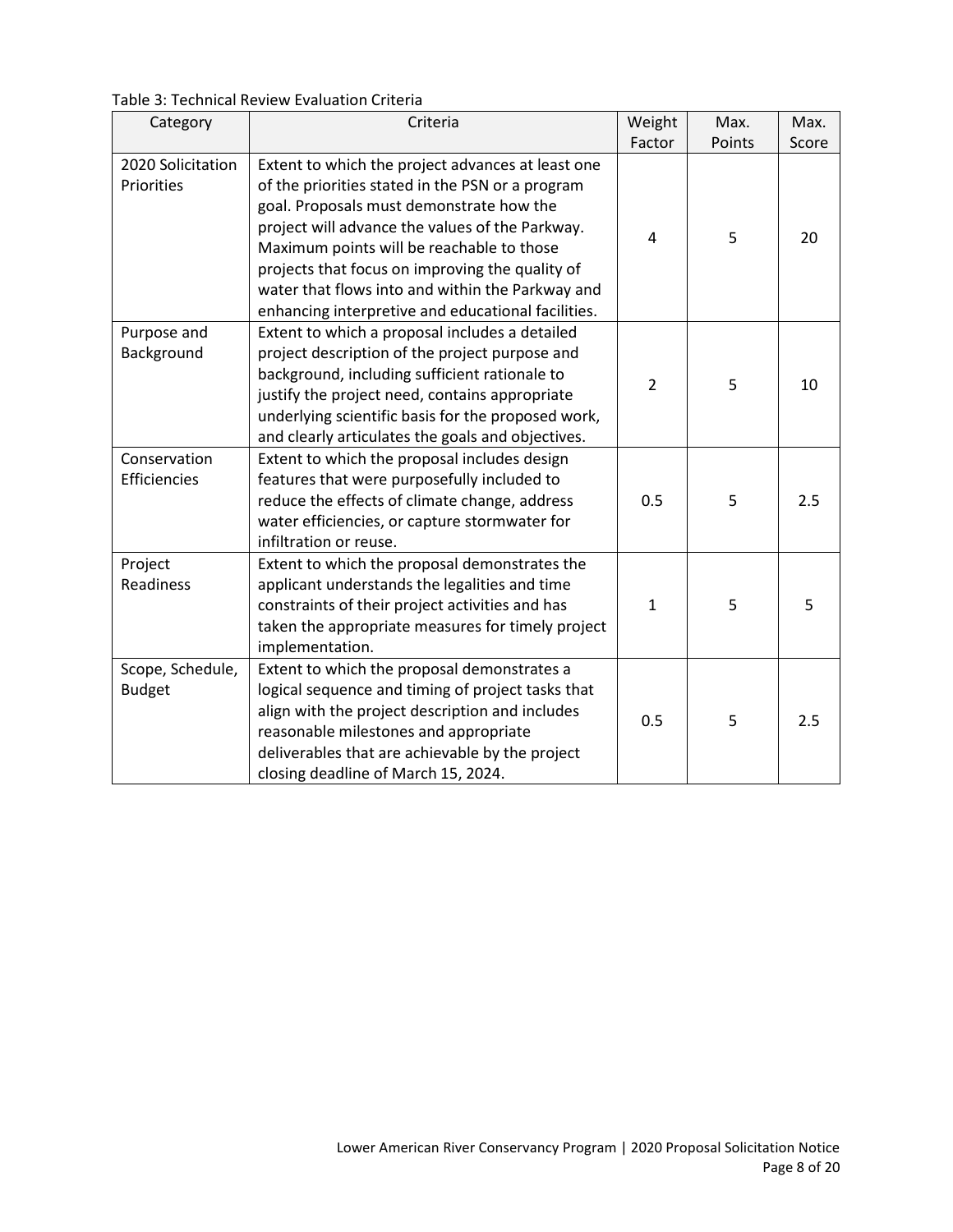| Category                                           | Criteria                                                                                                                                                                                                                                                                                                                                                                                                                                                                                                                                                                                                                                                                                                                                                                                                                                                                                                                                          | Weight         | Max.         | Max.  |
|----------------------------------------------------|---------------------------------------------------------------------------------------------------------------------------------------------------------------------------------------------------------------------------------------------------------------------------------------------------------------------------------------------------------------------------------------------------------------------------------------------------------------------------------------------------------------------------------------------------------------------------------------------------------------------------------------------------------------------------------------------------------------------------------------------------------------------------------------------------------------------------------------------------------------------------------------------------------------------------------------------------|----------------|--------------|-------|
|                                                    |                                                                                                                                                                                                                                                                                                                                                                                                                                                                                                                                                                                                                                                                                                                                                                                                                                                                                                                                                   | Factor         | Points       | Score |
| Scope, Schedule,<br>and Budget<br>Scope, Schedule, | Extent to which a proposed budget is appropriate<br>to and consistent with the work proposed, cost<br>effective, and sufficiently detailed to describe<br>project costs.<br>Scoring:<br>A budget that is detailed, accurate, cost-<br>effective, and reasonable will receive 5<br>points<br>A budget that appears reasonable and<br>cost effective, contains moderate detail,<br>inaccuracies or unspecified lump sums of<br>up to 20 percent of the total budget will<br>receive 3 to 4 points<br>A budget that lacks sufficient detail,<br>includes: many inaccuracies, unspecified<br>lump sums of 20 to 50 percent of the total<br>budget, or inappropriate costs will receive<br>1 to 2 points<br>A budget that lacks sufficient detail, is<br>inaccurate, contains unspecified lump<br>sums exceeding 50 percent of the total<br>budget, or is not cost effective will receive<br>zero points<br>Extent to which a project provides secured | $\mathbf{1}$   | 5            | 5     |
| and Budget                                         | federal, State, private, or local cost share (also<br>known as "match"). All funds must be identified<br>and expended during the WCB grant term.<br>Scoring:<br>Match of > 40% will receive 5 points<br>Match of 31-40% will receive 4 points<br>Match of 21-30% will receive 3 points<br>Match of 11-20% will receive 2 points<br>Match of 1-10% will receive 1 point<br>$\bullet$<br>Match of 0% will receive zero points                                                                                                                                                                                                                                                                                                                                                                                                                                                                                                                       | 0.5            | 5            | 2.5   |
| Monitoring and<br>Reporting                        | Extent to which a proposal demonstrates a clear<br>and reasonable approach to monitoring project<br>benefits, identifies performance measures, utilizes<br>and integrates with existing efforts, and includes a<br>process to report on performance outcomes.                                                                                                                                                                                                                                                                                                                                                                                                                                                                                                                                                                                                                                                                                     | $\overline{2}$ | 5            | 10    |
| Durability of<br>Investment                        | Extent to which the proposal clearly identifies the<br>long-term management needs of the project for<br>Parkway benefits to endure and includes a plan or<br>states a present intention to provide for those<br>long-term management needs.                                                                                                                                                                                                                                                                                                                                                                                                                                                                                                                                                                                                                                                                                                       | $\overline{2}$ | 5            | 10    |
| CCC/CALCC<br><b>Services</b>                       | Project will use the services of the California<br>Conservation Corps or California Association of<br>Local Conservation Corps.                                                                                                                                                                                                                                                                                                                                                                                                                                                                                                                                                                                                                                                                                                                                                                                                                   | 3              | $\mathbf{1}$ | 3     |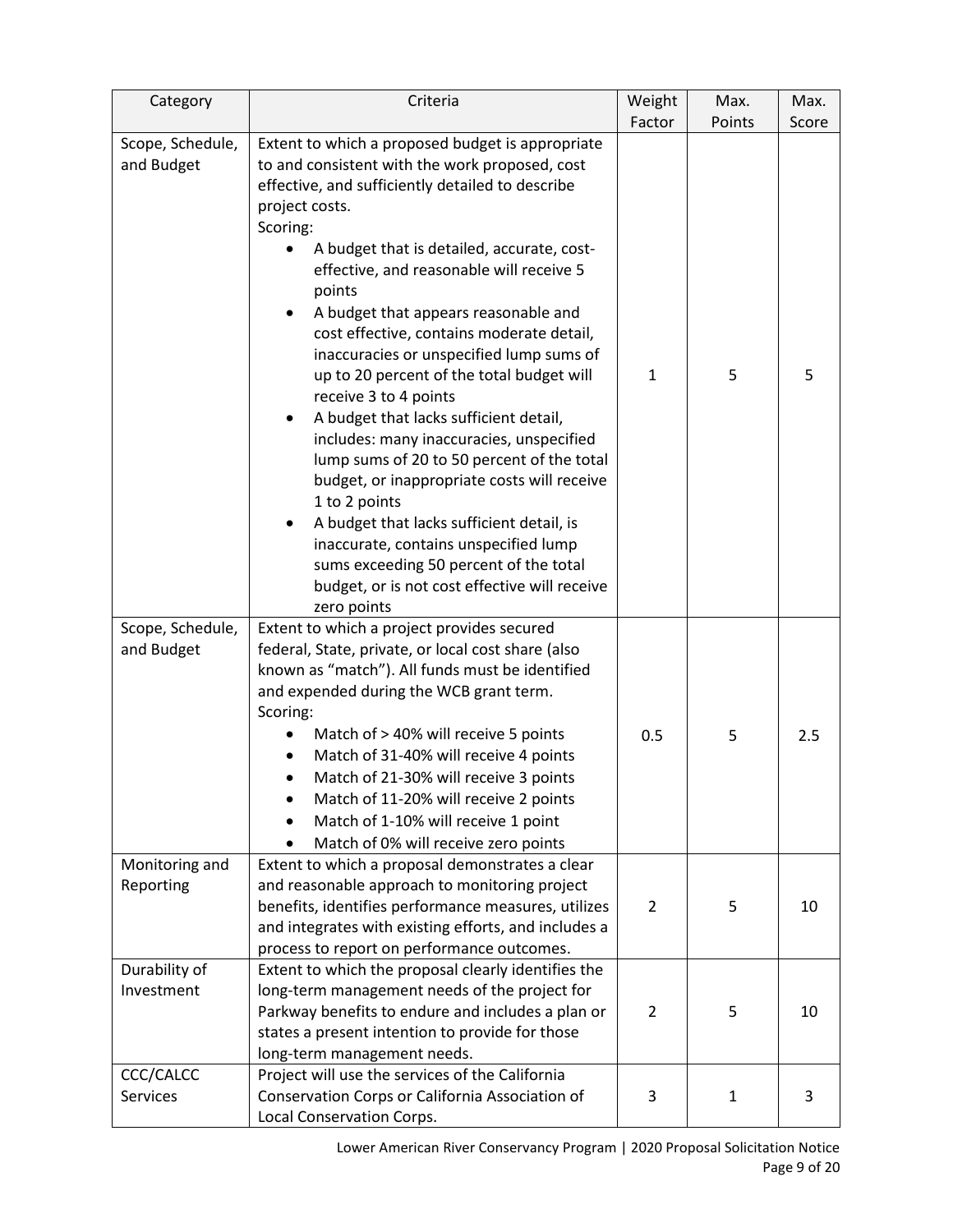| Category                                         | Criteria                                                                                                                                                                                                                                                                                                                                                                                                                                                                                                                                                                                                                                                                                                               | Weight       | Max.   | Max.  |
|--------------------------------------------------|------------------------------------------------------------------------------------------------------------------------------------------------------------------------------------------------------------------------------------------------------------------------------------------------------------------------------------------------------------------------------------------------------------------------------------------------------------------------------------------------------------------------------------------------------------------------------------------------------------------------------------------------------------------------------------------------------------------------|--------------|--------|-------|
|                                                  |                                                                                                                                                                                                                                                                                                                                                                                                                                                                                                                                                                                                                                                                                                                        | Factor       | Points | Score |
| Serving Severely<br>Disadvantaged<br>Communities | The extent to which the proposal clearly<br>demonstrates the proposed project will provide<br>benefits to a severely disadvantaged community.<br>(1 point per element present in project proposal,<br>3 points maximum)<br>Project preserves, restores, or enhances a<br>site that is within a severely<br>disadvantaged community<br>Project preserves, restores, or enhances a<br>site that allows public access, or enhances<br>public recreational opportunities (e.g.,<br>fishing, hiking, biking, bird watching), and<br>is within 1 mile of a severely<br>disadvantaged community<br>Project reduces flood risk or exposure to<br>local environmental contaminants within<br>a severely disadvantaged community | $\mathbf{1}$ | 3      | 3     |
| Community<br>Access                              | The extent to which the project will improve or<br>expand community access to the project area<br>through implementation of the following<br>elements (1 point per element present in<br>project proposal, 4 points maximum)<br>Public engagement programs<br>Technical assistance for community<br>access planning<br>Facilities that maximize safe and equitable<br>physical admittance to natural or cultural<br>resources<br>Community education or recreational<br>amenities                                                                                                                                                                                                                                      | $\mathbf{1}$ | 4      | 4     |
| Support and<br>Collaboration                     | Extent to which the proposal demonstrates the<br>project has broad-based support and stakeholder<br>collaboration.                                                                                                                                                                                                                                                                                                                                                                                                                                                                                                                                                                                                     | $\mathbf{1}$ | 5      | 5     |
| Support and<br>Collaboration                     | Extent to which the proposal is consistent with<br>and significantly advances the goals of the<br>American River Parkway Plan, other existing State,<br>federal or regional plans or policies, and the WCB<br>Strategic Plan.                                                                                                                                                                                                                                                                                                                                                                                                                                                                                          | 2.5          | 5      | 12.5  |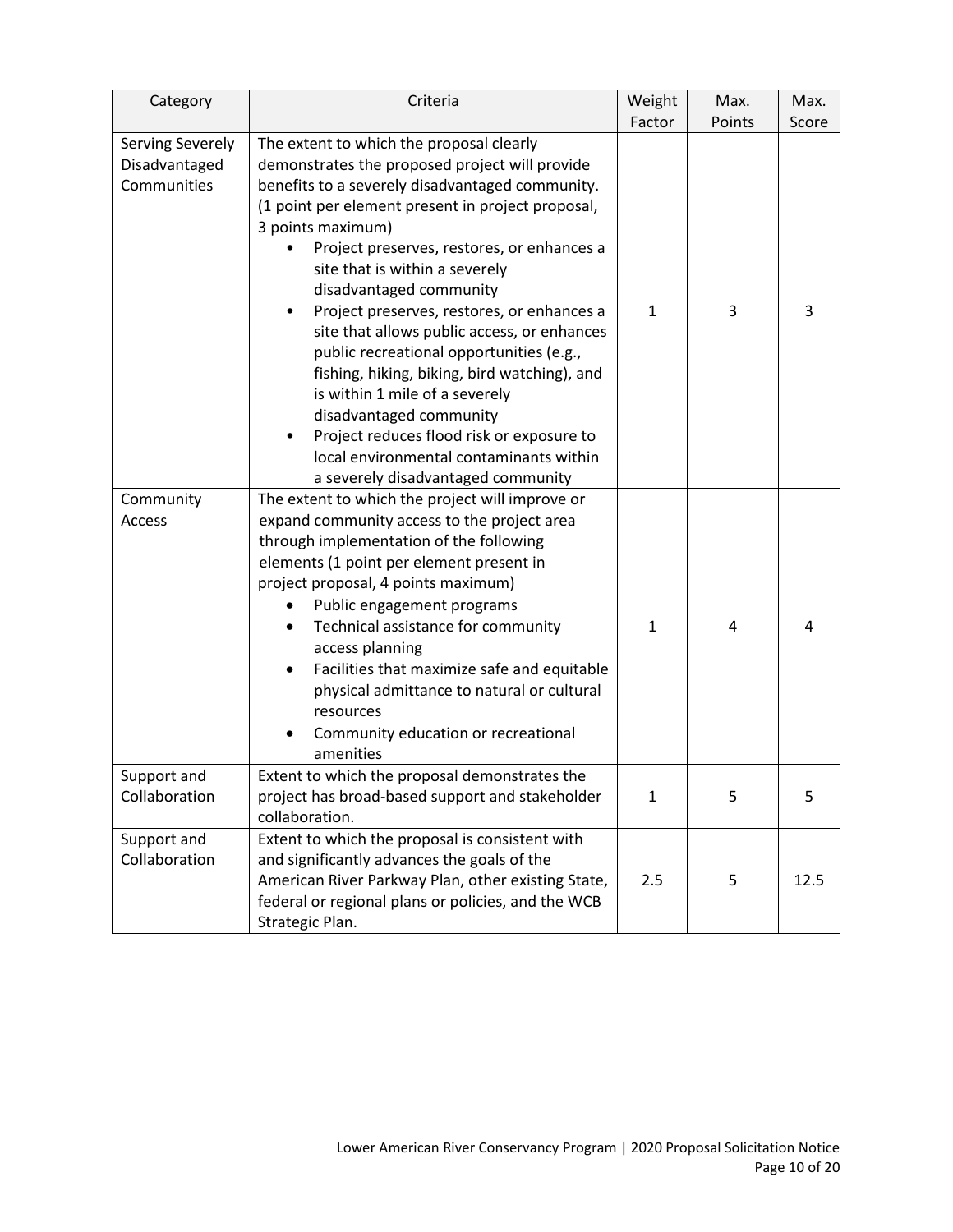| Category                       | Criteria                                                                                                                                                                                                                                                                                                                                                                                                                                                                                                                                                                                                                                                                                                                                                                                                                                                                                                                                                                                                                                                                                                                                                                       | Weight       | Max.   | Max.  |
|--------------------------------|--------------------------------------------------------------------------------------------------------------------------------------------------------------------------------------------------------------------------------------------------------------------------------------------------------------------------------------------------------------------------------------------------------------------------------------------------------------------------------------------------------------------------------------------------------------------------------------------------------------------------------------------------------------------------------------------------------------------------------------------------------------------------------------------------------------------------------------------------------------------------------------------------------------------------------------------------------------------------------------------------------------------------------------------------------------------------------------------------------------------------------------------------------------------------------|--------------|--------|-------|
|                                |                                                                                                                                                                                                                                                                                                                                                                                                                                                                                                                                                                                                                                                                                                                                                                                                                                                                                                                                                                                                                                                                                                                                                                                | Factor       | Points | Score |
| Project Team<br>Qualifications | Extent to which a proposal demonstrates that the<br>project team, and any partnership as appropriate,<br>has the appropriate experience and capacity to<br>successfully perform the proposed tasks.<br>Scoring:<br>Project team that demonstrates an<br>appropriate level of expertise and, where<br>applicable, successful completion of<br>previously funded grants will receive 4 to<br>5 points.<br>Project team that lacks some expertise<br>but has a reasonable plan or strategy to<br>partner with other organizations or<br>consultants to provide the needed<br>expertise to help assure successful<br>implementation of the project will receive<br>3 points.<br>Project team that lacks some expertise,<br>has had some problems with successful<br>completion of previously funded grants,<br>or some key subcontractors are not<br>named, or named subcontractors are not<br>appropriate for work, will receive 2<br>points.<br>Project team with very limited expertise<br>and experience and/or has had many<br>problems with successful completion of<br>previously funded projects, or no key<br>subcontractors are named, will received<br>zero to 1 point. | $\mathbf{1}$ | 5      | 5     |
| <b>Maximum Score</b>           |                                                                                                                                                                                                                                                                                                                                                                                                                                                                                                                                                                                                                                                                                                                                                                                                                                                                                                                                                                                                                                                                                                                                                                                |              |        | 100   |

Each technical reviewer will also be asked to provide a narrative assessment of the project's overall significance in advancing Program goals. The purpose of this question is to have each technical reviewer describe in their own words the magnitude of benefit of the project in advancing one or more of the following Program goals:

- Protecting and/or restoring important fish and wildlife habitat
- Increasing and/or improving public access
- Providing greater opportunities to advance environmental education
- Improving the quality of water that flows into and within the Parkway

## Advisory Committee Review

Following completion of the technical reviews of all complete and eligible proposals, WCB staff will present projects to the Lower American River Conservancy Program Advisory Committee (Committee) for its review and recommendation. The Committee will make proposal recommendations for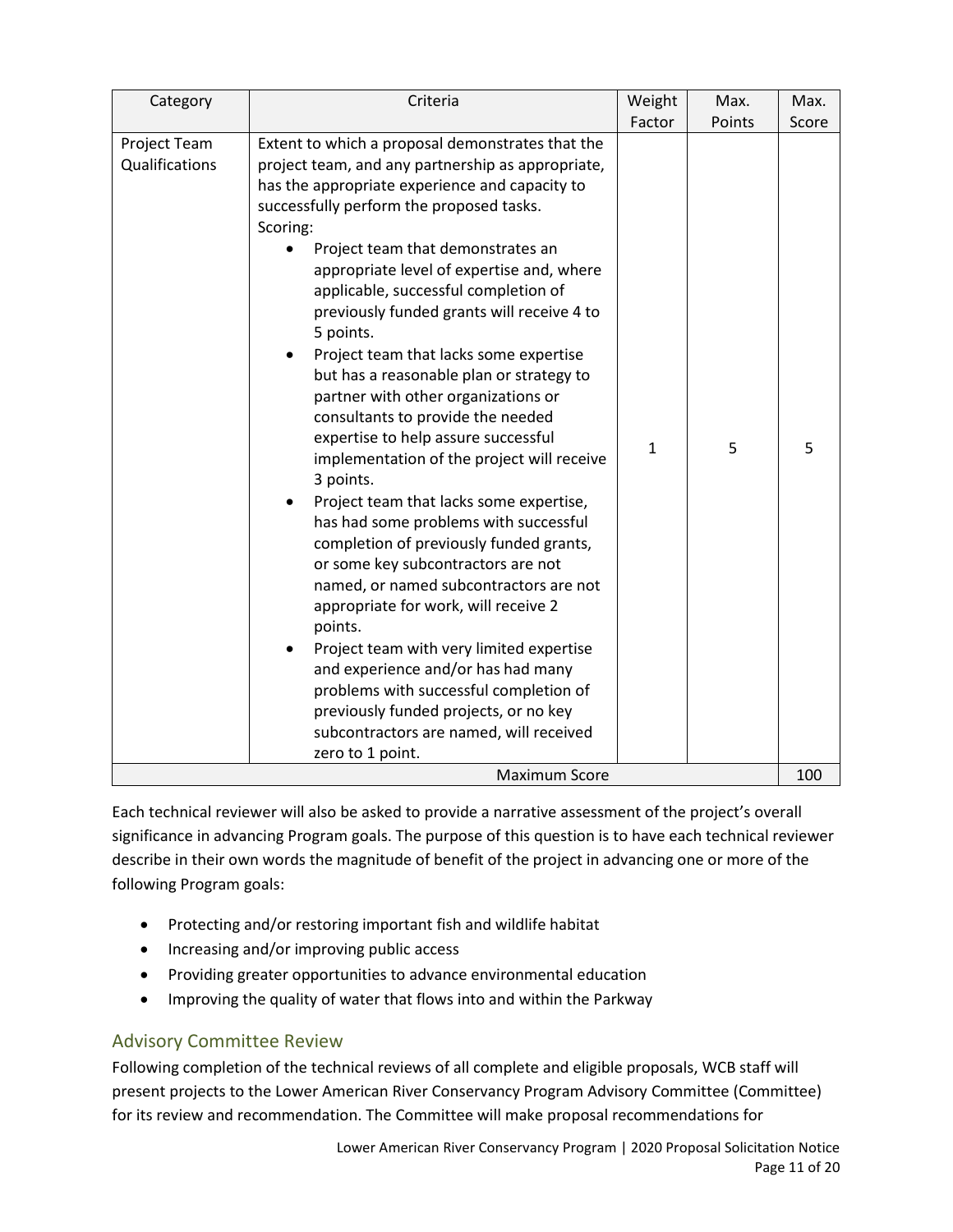consideration by WCB's voting board. The Committee may recommend modifications, including reducing grant amount from that requested, to meet current and any potential future program priorities, funding targets and available funding limitations. Proposal recommendations cannot exceed the available funds advertised under this solicitation.

# Sacramento County Review

All Committee-recommended proposals will be evaluated and reviewed by the County of Sacramento for consistency with the American River Parkway Plan. Regardless of agency or project proponent, Sacramento County Recreation and Parks Commission (Commission) reviews all planning measures and implementation schemes for the American River Parkway to ensure proposed projects are consistent with the goals and policies of the American River Parkway Plan. The Commission meets regularly on the fourth Thursday of every month, except for December when on recess.

# Executive Director Review and Board Action

Committee-recommended proposals that are consistent with the American River Parkway Plan will be presented to the Executive Director of WCB. The Executive Director will consider the comments and recommendations from each level of the review process and will present all proposals to the voting members of the WCB. Following approval by the voting members of WCB, selected grant recipients will be notified of their selection and grant amount.

# PROPOSAL REQUIREMENTS

By submitting a Full Application Form, project proponent agrees to and understands all requirements and responsibilities as outlined in Section 4.0 Project Approval and Implementation and Section 5.0 General Program Requirements of the Guidelines. Additional requirements are outlined below.

# Environmental Compliance and Permitting

Activities funded under the Program must be in compliance with applicable State, tribal and federal environmental laws and regulations, including the California Environmental Quality Act (CEQA), National Environmental Protection Act (NEPA), and other environmental permitting requirements. Several local, State, tribal and federal agencies may have permitting or other approval authority over projects that are eligible for grant funding. The applicant is responsible for obtaining all permits necessary to carry out the proposed work. Consultation with culturally affiliated Native American tribes should occur for all projects including projects that interpret Native American use or significance of a site.

Applicants must identify the project's expected permitting requirements; state what permits have been obtained or the process through which the permits will be obtained and describe the anticipated timeframe for obtaining each permit. Projects that are undertaken to meet mitigation obligations, or projects that are under an enforcement action by a regulatory agency, will not be considered for funding.

Proposals for projects that are subject to CEQA and NEPA must identify the State and federal lead agencies and provide documentation that the agency or agencies have accepted the role**.** If CEQA/NEPA compliance for a proposed project is not complete at time of proposal submission, WCB will determine the likelihood of CEQA/NEPA completion by the anticipated WCB Board date based upon the applicant's schedule for and progress toward completion. CEQA/NEPA compliance must be complete at a minimum of 15 days before WCB Board approval. Applicants must provide environmental documents and lead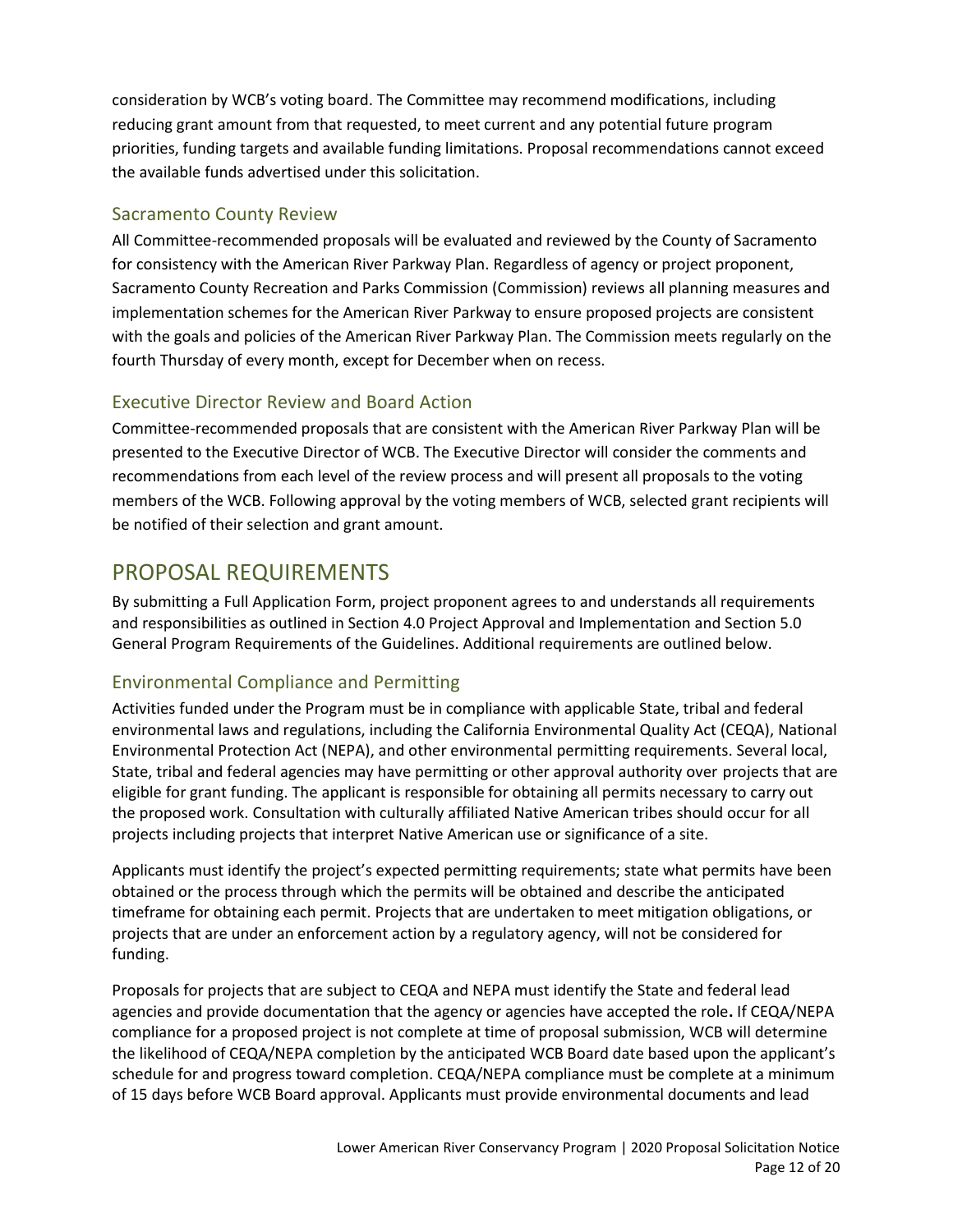agency compliance, such as Environmental Impact Reports, Negative Declarations, and a Notice of Determination, upon request.

# Land Tenure/Site Control

Applicants must submit documentation showing that they have permission from the landowner(s) to conduct the proposed project on their land, including planning projects. For implementation projects the applicant must provide adequate tenure to, and site control of, the properties to be improved or restored for at least 25 years. If someone other than the applicant owns all or any part of the project site, the applicant will be required to secure a written agreement with the landowner(s) acknowledging and consenting to the proposed project on the landowner's land and allowing the applicant to access, implement, and when applicable, operate, monitor, and maintain the project improvements. Proof of adequate land tenure includes, but is not necessarily limited to:

- Fee title ownership
- An easement or license agreement
- Other agreement between the applicant and the fee title owner, or the owner of an easement in the property, sufficient to give the applicant adequate site control for the purposes of the project and long-term management
- For projects involving multiple landowners, all landowners or an appointed designee must provide written permission to complete the project
- For most grants to non-profit organizations for project implementation and construction, WCB will require an agreement sufficient to protect the public interest. That agreement shall be recorded in the county in which the real property is located. This document is typically a Notice of Unrecorded Grant Agreement, or NOUGA.

When an applicant does not have tenure at the time of proposal submission, but intends to establish tenure via an agreement that will be signed prior to grant execution, the applicant must submit a template copy of the proposed agreement, memorandum of understanding (MOU), or permission form at the time of application submission. Once a project has been awarded, the applicant must submit documentation of land tenure before a complete grant agreement can be executed.

WCB and its representatives shall have the right to access the project site at least once every 12 months from the start date of the grant for the life of the project. WCB shall provide advance notice to Grantee and landowners prior to accessing the project site.

# Project Monitoring and Reporting

Implementation proposals are required to include a Monitoring and Reporting Plan that explains specifically how improvements to a Parkway resource will be measured or quantified and how project success will be evaluated and reported. Planning projects proposing to conduct baseline monitoring may include development of a monitoring plan as a task in the scope of work, or if the proposed monitoring approach is known it should be described in the Monitoring and Reporting Plan portion of the application. Performance of planning projects will be evaluated based on completion of project deliverables per the grant agreement. Performance of acquisitions will be evaluated on meeting conditions in the long-term management plan. The specific terms and conditions for monitoring and reporting, including performance measures, may be negotiated prior to grant execution, to ensure appropriate measures have been identified and to assist with consistency of nomenclature, units, and measurements.

The scope of the Monitoring and Reporting Plan will vary depending on the nature of the project; however, each plan shall include: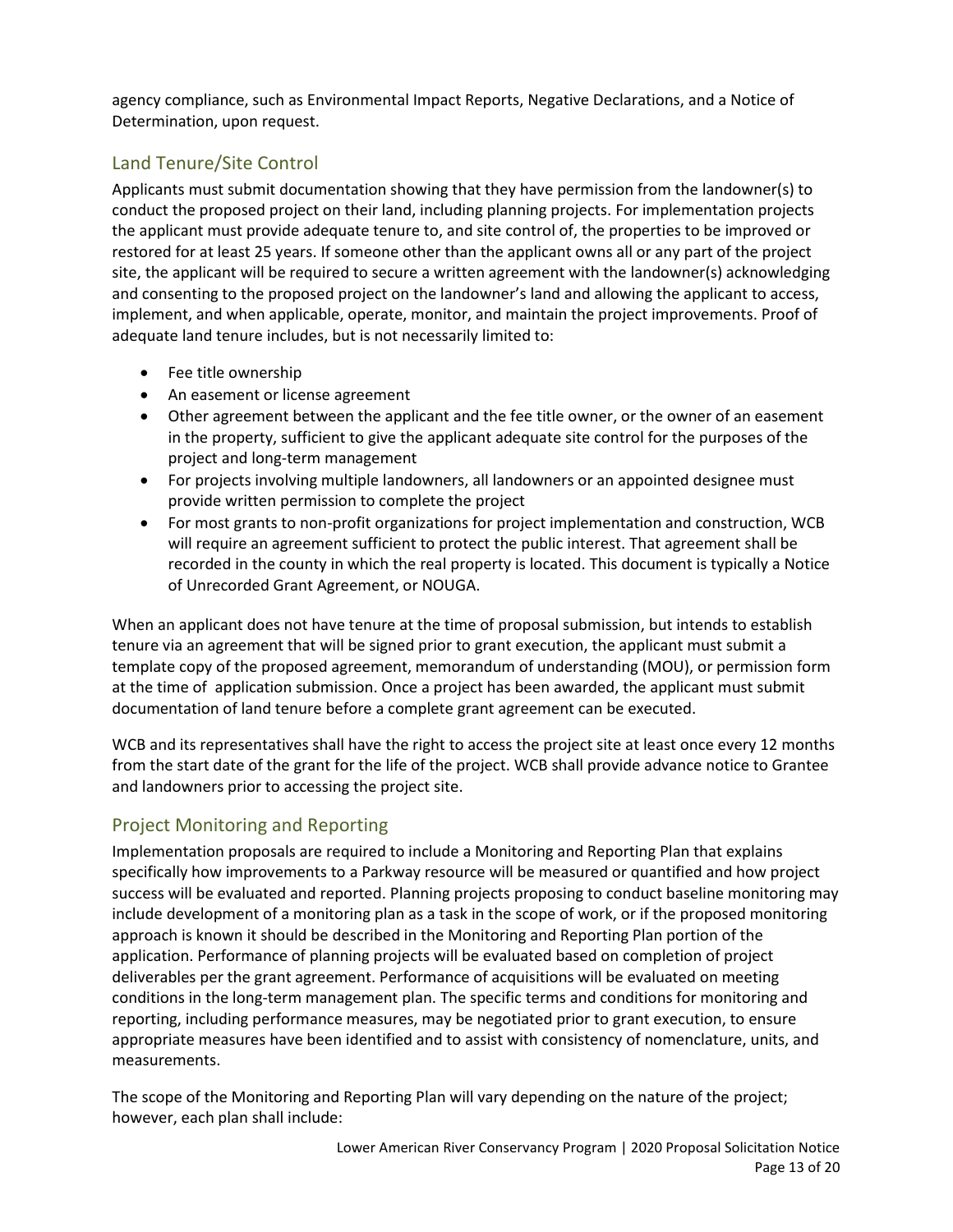- Project-specific performance measures that are clearly linked to project objectives and have quantitative and clearly defined targets, at least some of which must be feasible to meet within one to two years post-implementation. Performance measures can be placed into two broad categories.
	- o *Output performance measures* track whether project activities are being completed successfully and evaluate factors that may be influencing outcomes (e.g., number of acres restored, filing of a CEQA documents, DGS approval of appraisal).
	- o *Outcome performance measures* evaluate direct responses to project activities (e.g., natural recruitment by native plants, increase in number of educational programs or visitation, applying for implementation funds, and developing a restoration plan for newly acquired land).
- Identify opportunities to extend the monitoring activities beyond the term of the grant (e.g., by using standardized, readily replicated monitoring and evaluation processes; leveraging on-going monitoring programs; and building partnerships capable of attracting funding from multiple sources over time).
- A plan for reporting monitoring results and progress toward performance measures.
- Annual monitoring reports will be required for the life of the project and some reported project information may be publicly available on the WCB website.

## Long-term Management and Maintenance

Applicants proposing implementation projects shall outline 25-year management and maintenance plans for the project as part of their grant proposal. The outline shall include a discussion of the actions that will be taken if it is determined that the project objectives are not being met, including the responsible party and source(s) of funding for completing remedial measures. This adaptive management approach provides a structured process that allows for taking action under uncertain conditions based on the best available science, establishing an explicit objective, monitoring and evaluating outcomes, and re-evaluating and adjusting decisions as more information is learned. Properties restored or enhanced, and facilities constructed or enhanced with funds provided by WCB shall be operated, used, and maintained consistent with the purposes of the grant and in accordance with the long-term management plan for the project.

## Data Management

Environmental data collected under this grant program must be made visible, accessible, and independently understandable to general users in a timely manner, except where limited by law, regulation, policy or security requirements. Where applicable, each proposal must include a description of how data and other information generated by the project will be handled, stored, and shared. Applicants should account for the resources necessary to implement data management activities in the project budget. Projects generating environmental data must include data management activities that support incorporation of those data into statewide data systems (e.g., [California Environmental Data](http://www.ceden.org/)  [Exchange Network](http://www.ceden.org/) [CEDEN], CalWeedMapper), where applicable.

Unless otherwise stipulated, all data collected and/or created through WCB grant funds shall be required as a deliverable and will become the property of WCB. A condition of final payment shall include the delivery of all related data. Geospatial data must be delivered in a[n ESRI-](http://www.esri.com/)useable format where applicable and documented with metadata in accordance with the [CDFW Minimum Data](http://www.dfg.ca.gov/biogeodata/bios/metadata.asp)  [Standards.](http://www.dfg.ca.gov/biogeodata/bios/metadata.asp)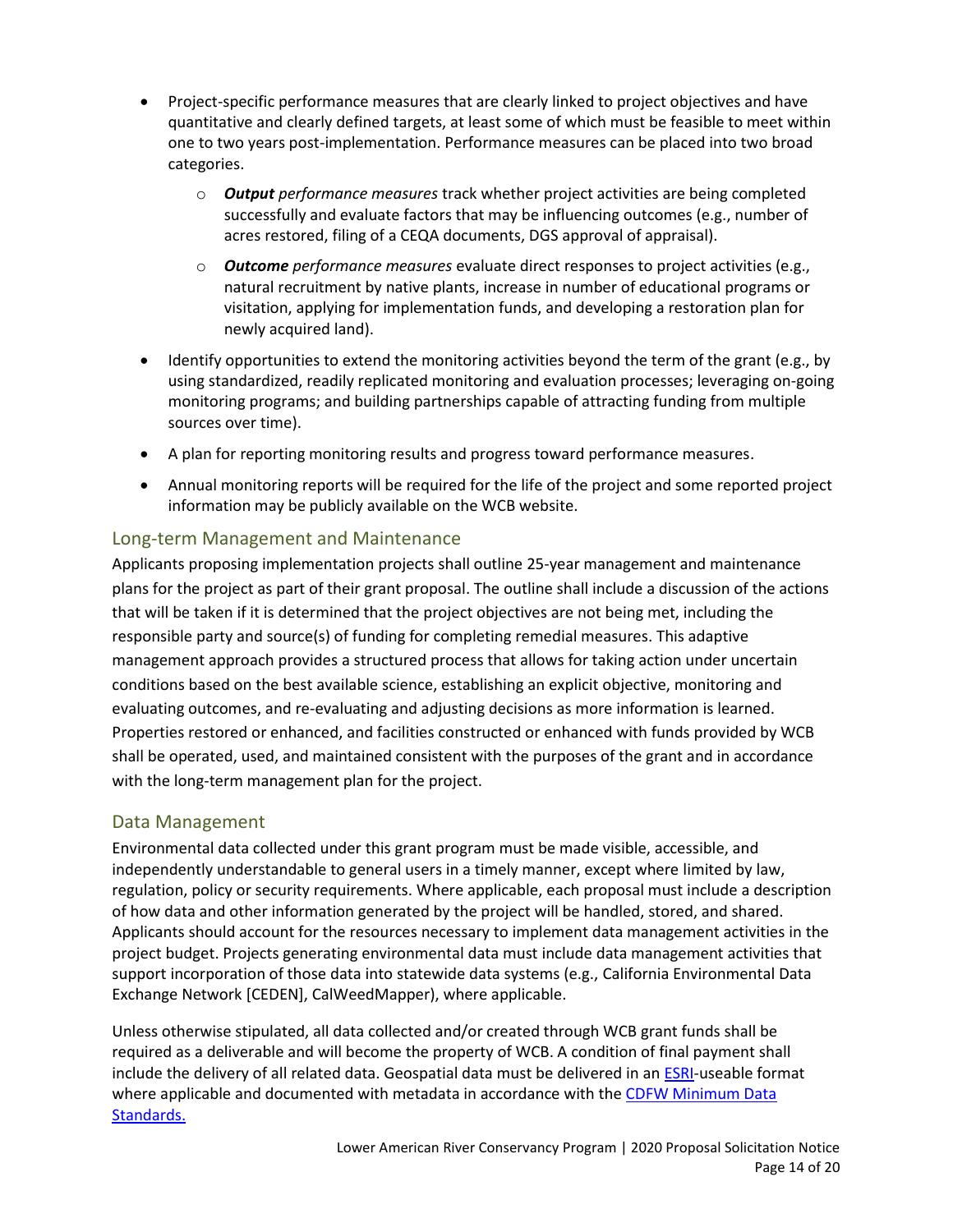# Financial Criteria

#### *Budget*

A budget using the format provided in the 2020 Lower American River Conservancy Program Budget Worksheets must be submitted with the Full Application Form. This budget must show WCB grant money split into project task categories. The budget must also include any other funds, including inkind services, the applicant intends to use as cost share. Project costs for community access elements must be a single line item in the budget worksheets.

#### *Cost Share*

Cost share is the portion of the project cost not funded by the awarding agency (WCB) and is provided by the applicant and/or other sources (e.g., private companies, nonprofit organizations, public agencies, and/or other entities). A list of all cost share sources must be detailed in the budget worksheets. Proposals with higher proportions of secured cost share contribution towards total project cost will receive higher scores during the technical review process. Proposals providing cost share in the form of cash or other resources (in-kind services) for the support of the project must specify the source and dollar amount of all proposed cost share. Points will be awarded to proposals that are responsive to the scoring criteria, where cost share is:

- Used to support the proposed project;
- Spent between grant award and end of the proposed WCB funded project term; and
- Secured prior to application submission

Where applicable, cost share agreements or funding assurances will be required prior to grant execution. Applicant must also indicate if any cost share is being used as match for other grants or entities and whether they intend to leverage other State funds as match, if awarded.

#### *Incidental Costs*

Incidental costs (alternatively known as Administrative Costs, Indirect Costs or Administrative Overhead) rates are limited to 20 percent of the total direct WCB award to the grantee, minus subcontractor and equipment costs. Any amount over 20 percent will not be funded but may be used as cost share. Indirect costs include but are not limited to workers compensation insurance, utilities, office space rental, phone, and copying which is directly related to completion of the proposed project. Costs for subcontractors and purchase of equipment cannot be included in the calculation of indirect costs in the overall project budget. The applicant must explain the methodology used to determine the rate and provide detailed calculations in support of the indirect cost rate.

#### *Ineligible Costs*

The following are costs that are ineligible for reimbursement through an awarded grant:

- All costs incurred outside of the grant agreement term
- All costs related to the preparation and submission of the grant proposal
- Travel costs not specifically identified in the budget worksheets
- Out of state travel without prior written authorization from WCB
- Appraisal, title, or escrow costs
- Student tuition and/or registration fees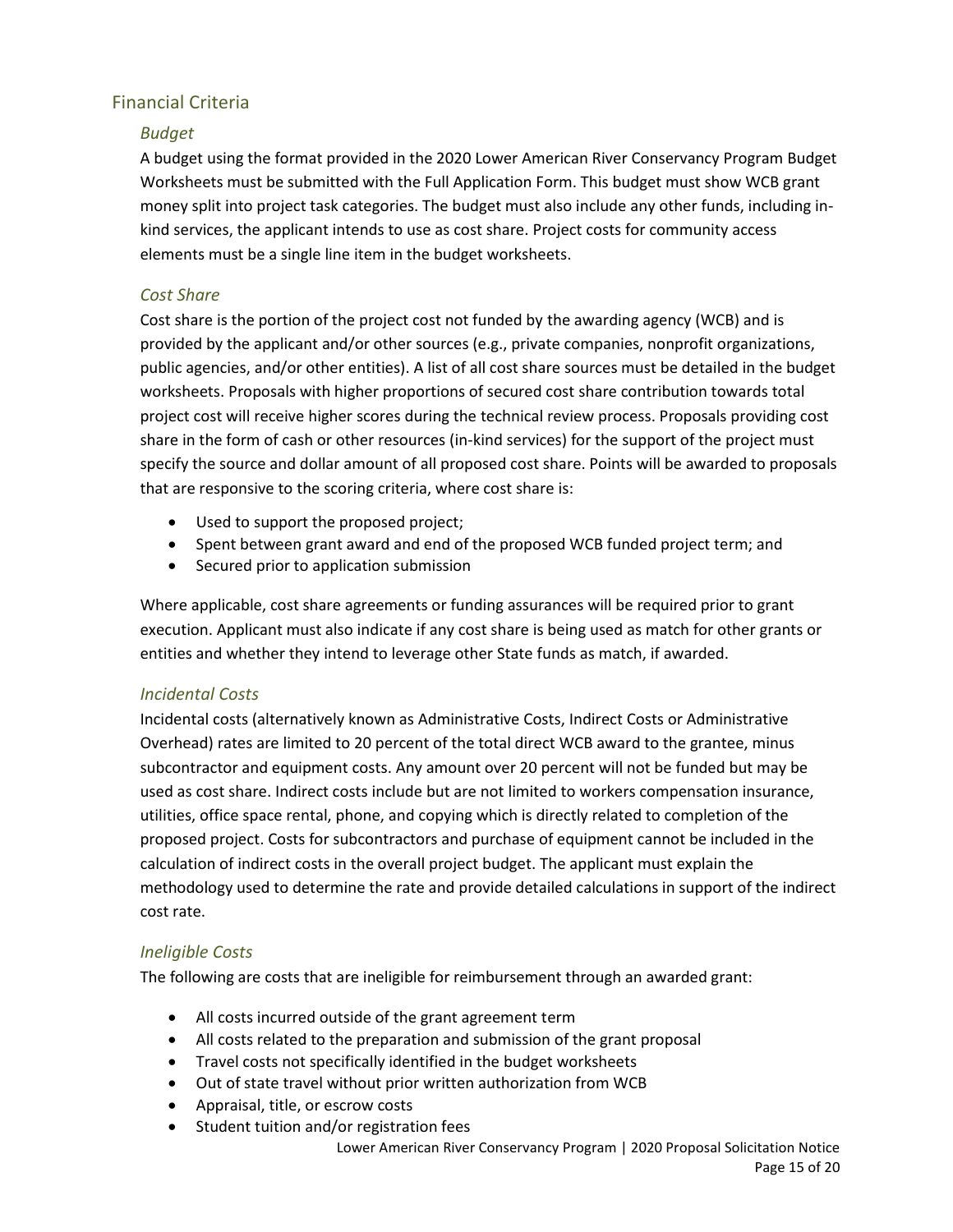• Purchase of electronics or other equipment not specifically identified in the grant agreement.

# Americans with Disabilities Act

The Americans with Disabilities Act must be considered in the application for any new or improved public access project, including facility improvements and signage, to the extent practicable.

### Bushy Lake Preservation Act

Project proposals must be consistent with the Bushy Lake Preservation Act of 1976.

### Urban American River Parkway Preservation Act

Project proposals must be consistent with the Urban American River Parkway Preservation Act of 1984.

# SPECIAL CONSIDERATIONS

## California Conservation Corps Consultation

A project whose application includes the use of services of the California Conservation Corps (CCC) or certified community conservation corps, as defined in Section 14507.5 of the Public Resources Code, will be given preference for receipt of a grant. Prior to submission of applications, it is encouraged that applicants first consult with the CCC and the California Association of Local Conservation Corps (CALCC), collectively referred to as "the Corps," as to the feasibility of using their services to implement projects. The CCC is a state agency with local operations throughout the state, and CALCC is the representative for certified local conservation corps. While this is not a requirement of the PSN, applicants are encouraged to use the services of the Corps and those that do will be given extra points.

An applicant that submits an application to WCB where it has been determined that Corps services can be used and will be used, should identify the appropriate Corps in their project description and include estimated costs for those services in the budget. Applicants awarded funding must thereafter work with either the CCC or CALCC to develop a statement of work and enter into a contract with the appropriate Corps.

The Corps must be consulted each solicitation prior to application. Returning applicants cannot reuse the Corps Consultation Form or any other proof of consultation from previous WCB solicitations.

The CCC has developed a [Corps Consultation Review Document](https://ccc.ca.gov/what-we-do/funding-opportunities/proposition-68-parks-water-bond/) to help determine whether it is feasible for CCC or CALCC to provide service for the proposed project.

## Disadvantaged Communities

The funding source of this PSN is Proposition 68, the California Drought, Water, Parks, Climate, Coastal Protection, and Outdoor Access for All Act of 2018. Proposition 68 requires that at least 20 percent of the chapter funds available be allocated for projects serving severely disadvantaged communities. Proposition 68 defines a severely disadvantaged community as "a community with a median household income less than 60 percent of the statewide average." The Department of Water Resources has developed the [Disadvantaged Communities Mapping Tool](https://gis.water.ca.gov/app/dacs/) that shows the location and boundaries of disadvantaged communities in the State. The interactive map allows users to overlay the following three US Census geographies as separate data layers:

• Census Place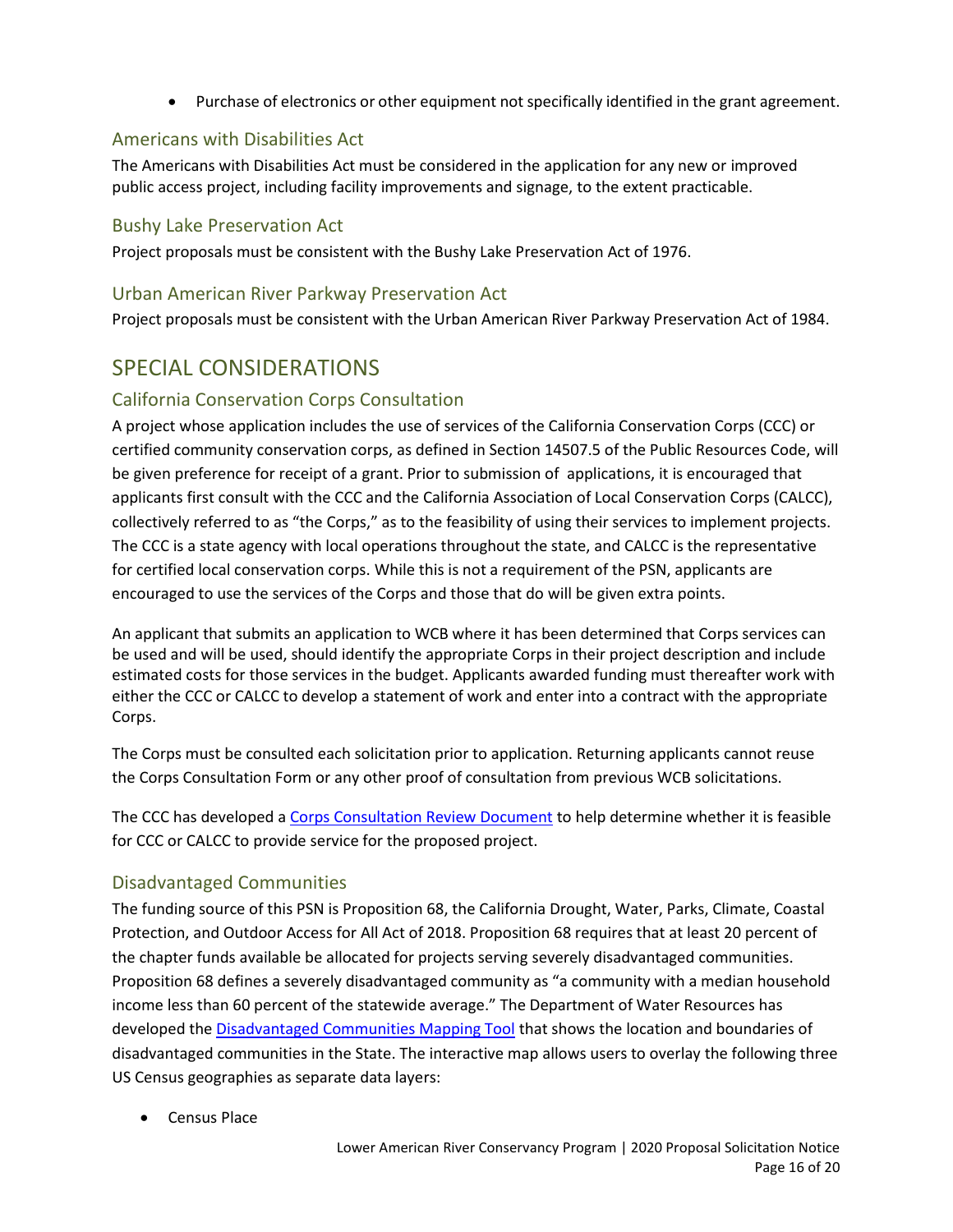- Census Tract
- Census Block Group

Applicants should use the following two-step process to evaluate whether their proposed project will benefit one or more disadvantaged communities. Projects that benefit a severely disadvantaged community will be given extra points.

**Step 1** – Determine whether a majority (50% +) of the proposed project area is located within a severely disadvantaged community. For interactive maps of disadvantaged communities, refer to the Disadvantaged Communities Mapping Tool. The applicant may use data at the census place, census tract, or census block group geography levels to determine whether the project is located within a severely disadvantaged community, based on the geography that is the most representative for that community.

**Step 2** – Determine whether the proposed project will provide benefits to a severely disadvantaged community. If the proposed project meets one or more of the following criteria, it will be deemed to provide benefits to a severely disadvantaged community.

- Project preserves, restores, or enhances a site where the majority (50% +) of the land area is located within a severely disadvantaged community
- Project preserves, restores, or enhances a site that allows public access, or enhances public recreational opportunities (e.g., fishing, hiking, biking, wildlife watching), and is within 1 mile of a severely disadvantaged community
- Project significantly reduces flood risk to one or more severely disadvantaged communities
- Project reduces exposure to local environmental contaminants (e.g., water quality contaminants) within a severely disadvantaged community
- Project includes recruitment, agreements, policies, or other approaches that are consistent with federal and state law and result in at least 25% of project work hours performed by residents of a severely disadvantaged community; or
- Project includes recruitment, agreements, policies, or other approaches that are consistent with federal and state law and result in at least 10% of project work hours performed by residents of a severely disadvantaged community participating in job training programs which lead to industry-recognized credentials or certifications

#### Interpretive Media

Applications that include interpretive media (exhibits, signs, waysides, etc.) should include bilingual content if feasible. WCB encourages interpretive signage that is multilingual. Staff will inquire with the applicant during development of the grant agreement to see if this can be accommodated, if not proposed in the application.

# REQUIREMENTS IF FUNDED

#### Awards

The final funding decisions will be made by the voting members of WCB. Successful applicants will work with an assigned WCB grant manager to develop the grant agreement.

## Grant Agreement

Development of grant agreements will begin after Sacramento County Review has been completed and the County provides written statement to WCB that a proposal is consistent with the American River Parkway Plan. The WCB must have a signed grant agreement from the applicant prior to presenting the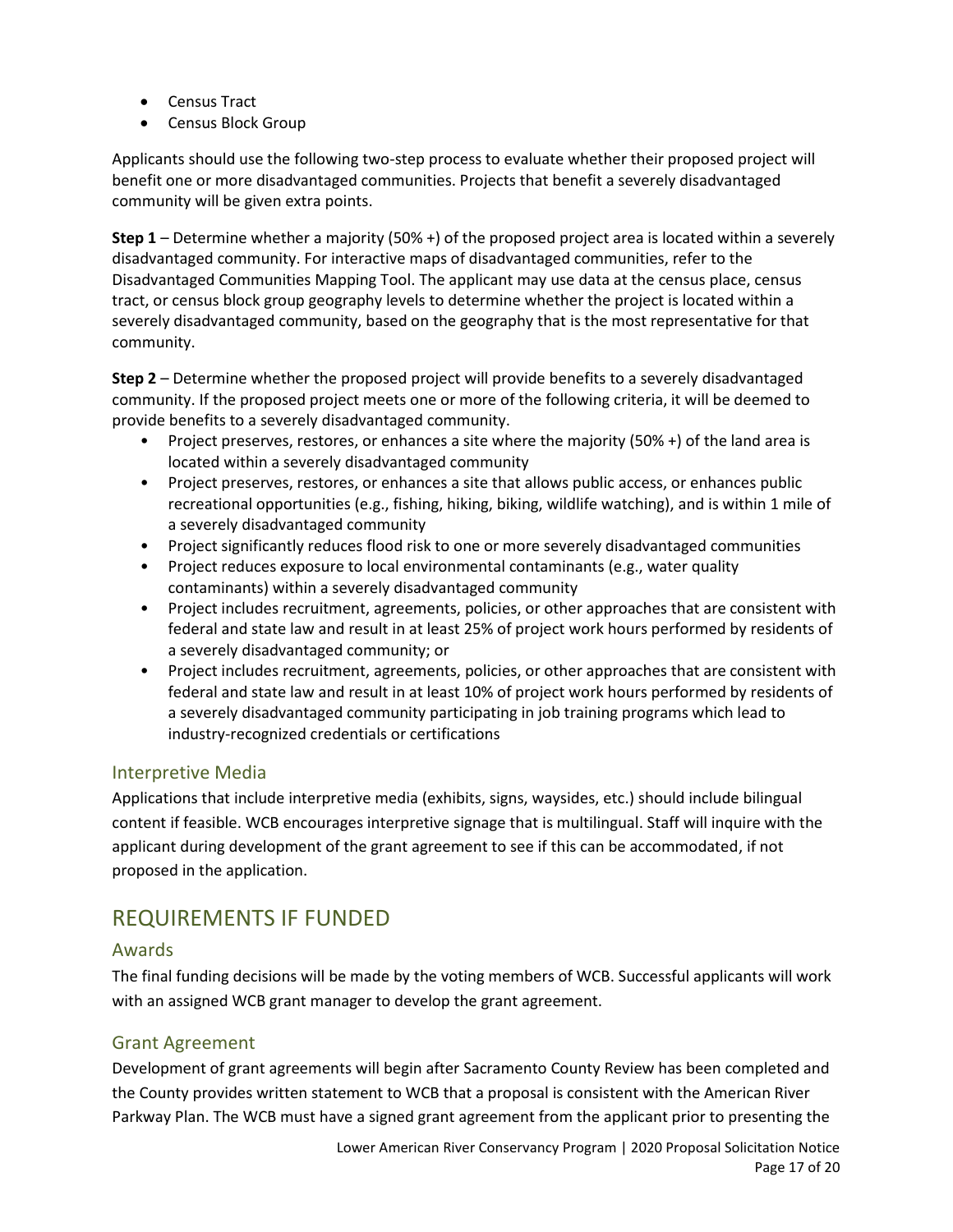proposal to the voting members of the WCB. Finalization of grant agreements will begin following announcement of awards by the voting members of WCB.

Grants executed as result of this solicitation will use standard WCB grant templates. An example of the standard WCB grant agreement can be found on our **[Grant Documents and Templates](https://wcb.ca.gov/Grants/Grant-Information) web page.** 

The applicant must submit additional forms before an agreement is fully executed. These forms are provided in the Full Application Form and include:

- Payee Data Record
- Resolution from applicant's governing body

Grant agreements are not executed until signed by both the authorized representative of the grant recipient and WCB. Work performed prior to the start date of a grant agreement will not be reimbursed.

## Responsibility of the Grantee

Successful applicants will be responsible for carrying out the work agreed to and for managing finances, including but not limited to, invoicing, payments to subcontractors, accounting and financial auditing, and other project management duties including reporting requirements. All eligible costs must be supported by appropriate documentation. Grantees are subject to audit by the Department of Finance. It is the responsibility of the grantee to be sure that the project budget as well as all subsequent billings are justified and documented appropriately.

## Invoicing and Payments

Grant agreements, except for Acquisition grants, will be structured to provide payment in arrears of work being performed. Funds cannot be disbursed until there is an executed grant agreement between WCB and the grantee. Payments will be made on a reimbursement basis (i.e., the grantee pays for services, products or supplies, submits an invoice that must be approved by the WCB grant manager, and is then reimbursed by WCB). Funds for construction will not be disbursed until all the required environmental compliance and permitting documents have been received by WCB. Grant funds need to be expended by the end of the grant agreement term, and final invoices for incurred costs must be submitted within 30 days of the end of the grant agreement term.

#### *Advance Funds*

WCB may provide advance funds (Advance) for planning and implementation projects that serve disadvantaged communities. After grant execution, grantee may request a single advance of up to 25% of the grant award. Grantee must submit the Advance Funds Request before submitting any disbursement requests under the grant agreement. Grantee shall report use of Advance through the disbursement request process (i.e., modified Disbursement Template) and WCB shall disburse the remainder of the grant award in arrears.

#### Performance Retention

WCB will retain from the grantee's reimbursements, for each period for which payment is made, an amount equal to 10 percent of the invoiced amount, pending satisfactory completion of the task or grant. Retention withholding will be modified in the following circumstances: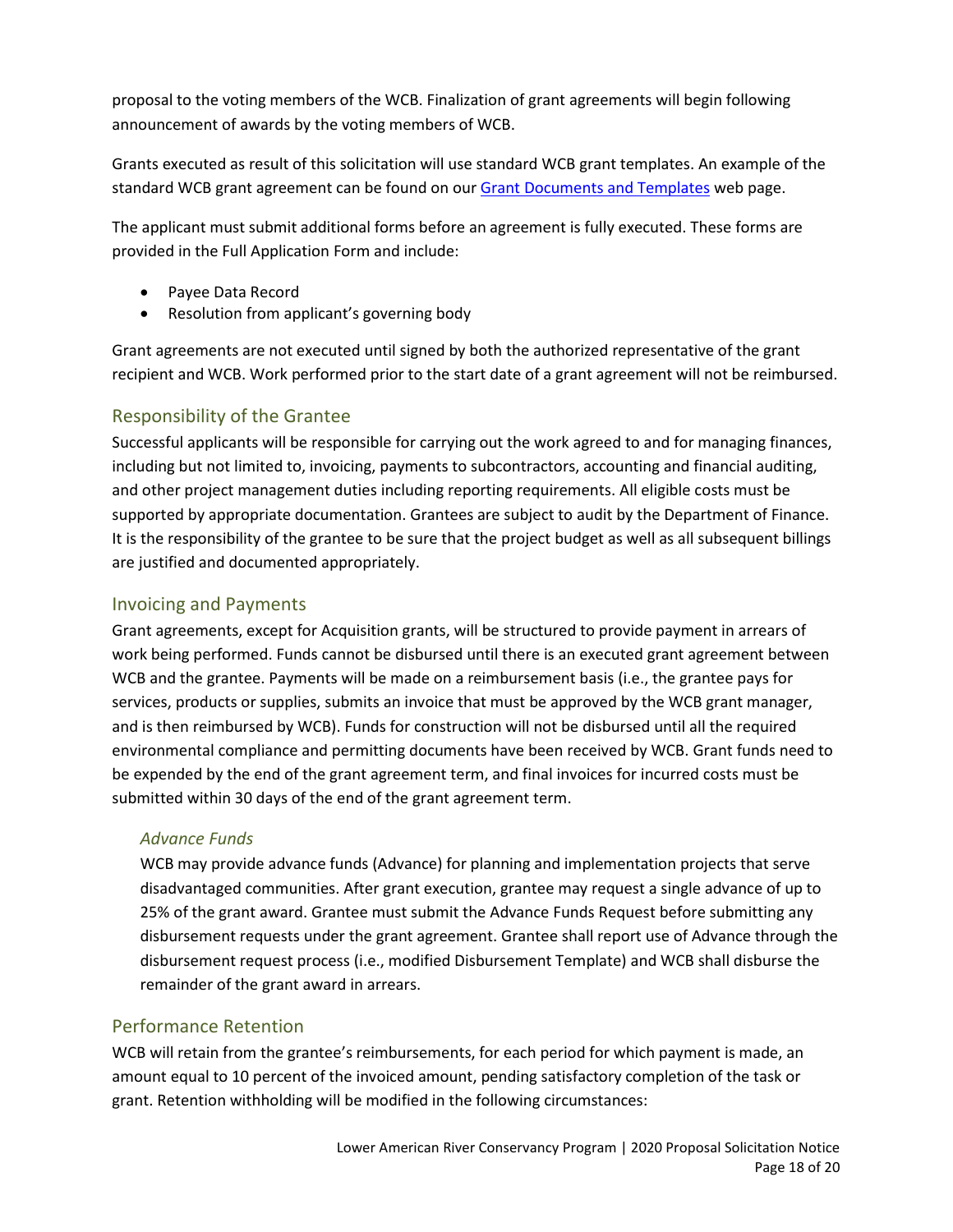• WCB will not withhold performance retention from payments for conservation easement acquisition or fee-title land acquisition.

# Loss of Funding

Work performed under the grant agreement is subject to availability of funds through the State's normal budget process. If funding for the grant agreement is reduced, deleted, or delayed by the Budget Act or through other budget control actions, WCB shall have the option to either cancel the grant agreement, offer to the grantee a grant agreement amendment reflecting the reduced amount, or to suspend work. In the event of cancellation or suspension of work, WCB shall provide written notice to the grantee and be liable for payment for any work completed pursuant to the agreement up to the date of the written notice and shall have no liability for payment for work undertaken after such date. In the event of a suspension of work, WCB may remove the suspension of work through written notice to the grantee. WCB shall be liable for payment for work completed from the date of written notice of the removal of the suspension of work forward, consistent with other terms of the grant agreement. In no event shall WCB be liable to the grantee for any costs or damages associated with any period of suspension invoked pursuant to this provision, nor shall WCB be liable for any costs if, after a suspension, no funds are available, and the grant agreement is then cancelled based on budget contingencies.

*Actions of the State that may lead to suspension or cancellation include, but are not limited to:* 

- Lack of appropriated funds
- Executive order directing suspension or cancellation of grant agreements
- WCB or California Natural Resources Agency directive requiring suspension or cancellation of grant agreements

*Actions of the grantee that may lead to suspension or cancellation of the grant agreement include, but are not limited to:* 

- Withdrawing from the grant program
- Failing to acquire land at an approved fair market value
- Losing willing seller(s)
- Failing to submit required documentation within the time periods specified in the grant agreement
- Failing to submit evidence of environmental or permit compliance as specified by the grant agreement
- Changing project scope without prior approval from WCB
- Failing to complete the project
- Failing to demonstrate sufficient progress
- Failing to comply with pertinent laws

# Signage

Lower American River Conservancy Program | 2020 Proposal Solicitation Notice Successful applicants must include signage, to the extent practicable, informing the public that the project received funds through the Wildlife Conservation Board's Lower American River Conservancy Program from the California Drought, Water, Parks, Climate, Coastal Protection, and Outdoor Access for All Act of 2018" (Pub. Resources Code §80001(b)(3)). At a minimum, project signs will display logos for